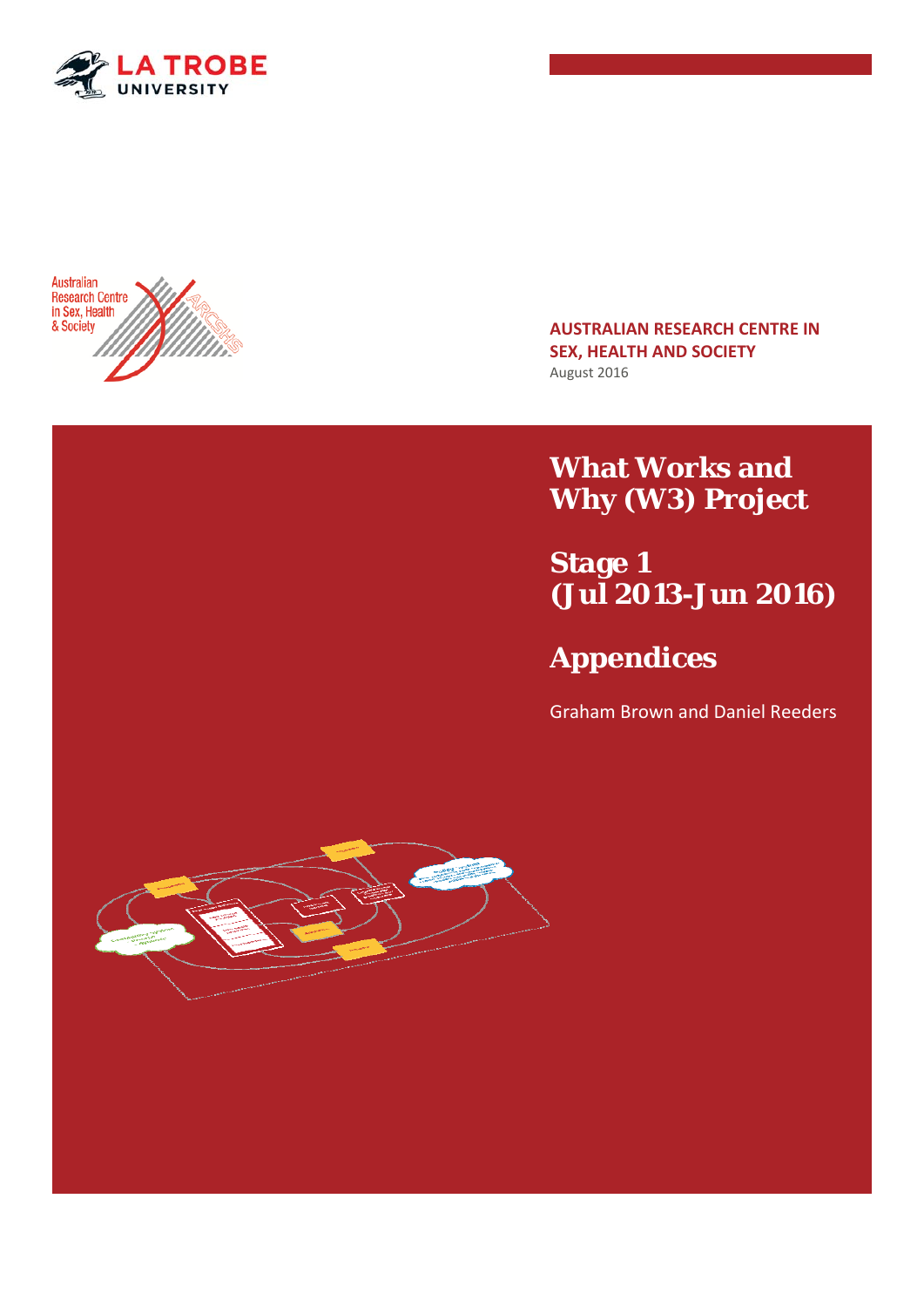#### **Australian Research Centre in Sex, Health & Society (ARCSHS)**

La Trobe University ABN 64 804 735 113 ARCSHS operates from within the academic environment of La Trobe University. La Trobe University is a Statutory Body by Act of Parliament.

215 Franklin Street Melbourne 3000 Franklin St Campus Telephone (+61 3) 9479 8700 Facsimile (+61 3) 9479 8711 Email arcshs@latrobe.edu.au Online **http://www.latrobe.edu.au/arcshs**

Suggested citation: Graham Brown and Daniel Reeders (2016). *What Works and Why – Stage 1: Appendices.* Melbourne: Australian Research Centre in Sex, Health and Society, La Trobe University.

#### **Disclaimer**

La Trobe University is a registered provider under the Commonwealth Register of Institutions and Courses for Overseas Students (CRICOS). CRICOS Provider 00115M

The information contained in this publication is indicative only. While every effort is made to provide full and accurate information at the time of publication, the University does not give any warranties in relation to the accuracy and completeness of the contents. The University reserves the right to make changes without notice at any time in its absolute discretion, including but not limited to varying admission and assessment requirements, and discontinuing or varying courses. To the extent permitted by law, the University does not accept responsibility of liability for any injury, loss, claim or damage arising out of or in any way connected with the use of the information contained in this publication or any error, omission or defect in the information contained in this publication.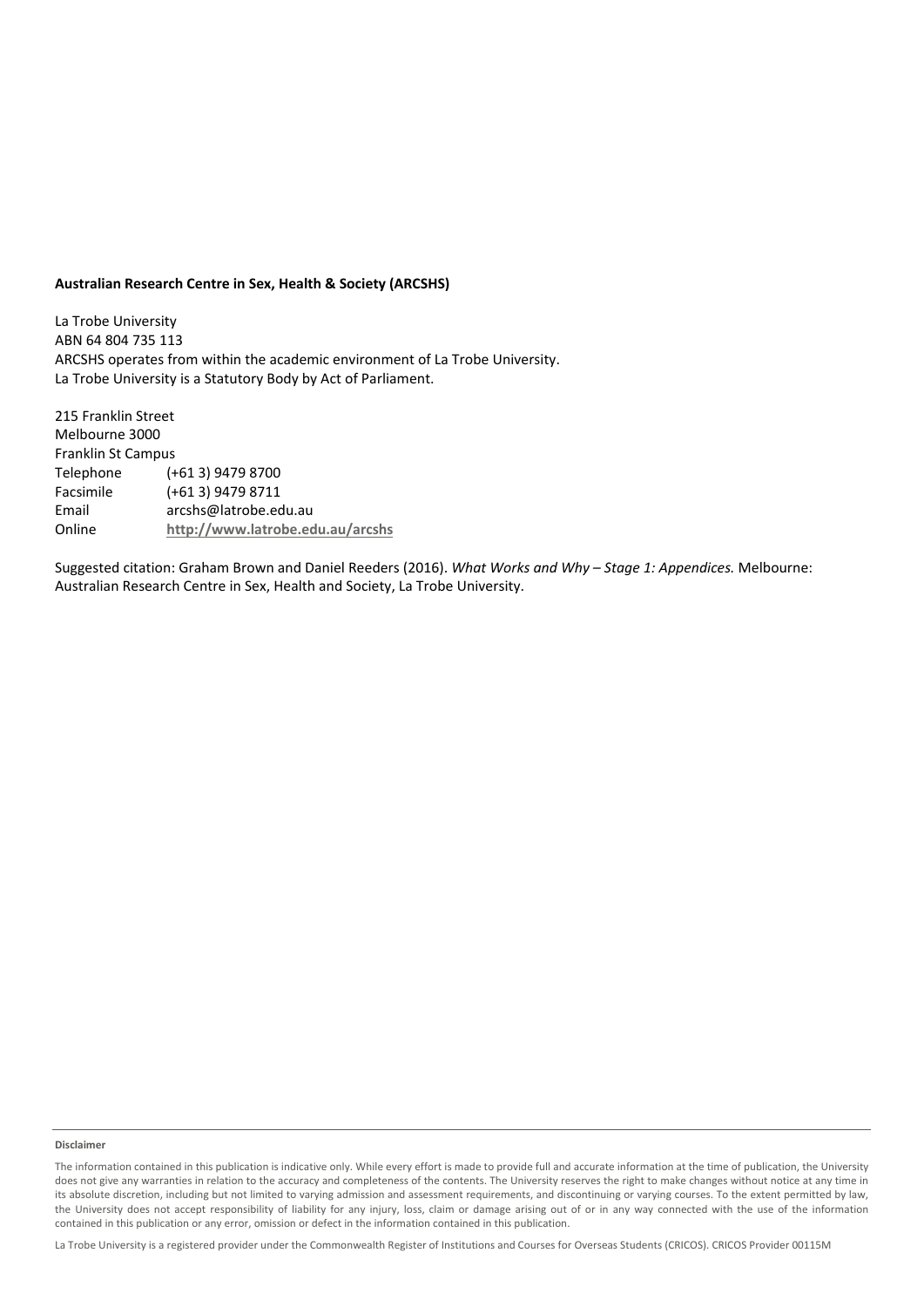# **Table of contents**

| 1.0 METHODS IN DEVELOPING THE W3 FRAMEWORK (W3 METHODS PAPER EXCERPTS)    | 2  |
|---------------------------------------------------------------------------|----|
| 1.1. Participatory workshops                                              | 2  |
| Facilitated discussion of a narrative                                     | 2  |
| Modified iceberg model                                                    | 2  |
| Affinity methods                                                          | 2  |
| Building a modified causal loop diagram                                   | 2  |
| Iterating and validating the model                                        | 3  |
| Analysing within the CLDs                                                 | 3  |
| 1.2 Analysing across CLD to develop the W3 Framework                      | 3  |
| <b>2.0 REPORT ON FEASIBILITY TRIALS AND TOOLS</b>                         | 5  |
| 2.1 Piloting indicators of quality and influence                          | 5  |
| 2.2 Piloting Methods for gathering insights                               | 5  |
| Table 1 - The W3 Collaboration                                            | 5  |
| Table 2: List of Project specific tools piloted in the feasibility trials | 6  |
| 2.3 Two modes for the tools                                               | 6  |
| Capture mode                                                              | 7  |
| Rating mode                                                               | 7  |
| <b>3.0 PUBLICATIONS AND PRESENTATIONS</b>                                 | 8  |
| Publications from W3 Project                                              | 8  |
| <b>Manuscripts Under Review</b>                                           | 8  |
| Manuscripts in Draft                                                      | 8  |
| <b>Conference and Sector Presentations</b>                                | 9  |
| International Conferences and Presentations                               | 9  |
| <b>National Conferences and Presentations</b>                             | 9  |
| <b>4.0 SELECTED COPIES OF TOOLS</b>                                       | 13 |
| Table 3: Selected tools in appendix                                       | 13 |
|                                                                           |    |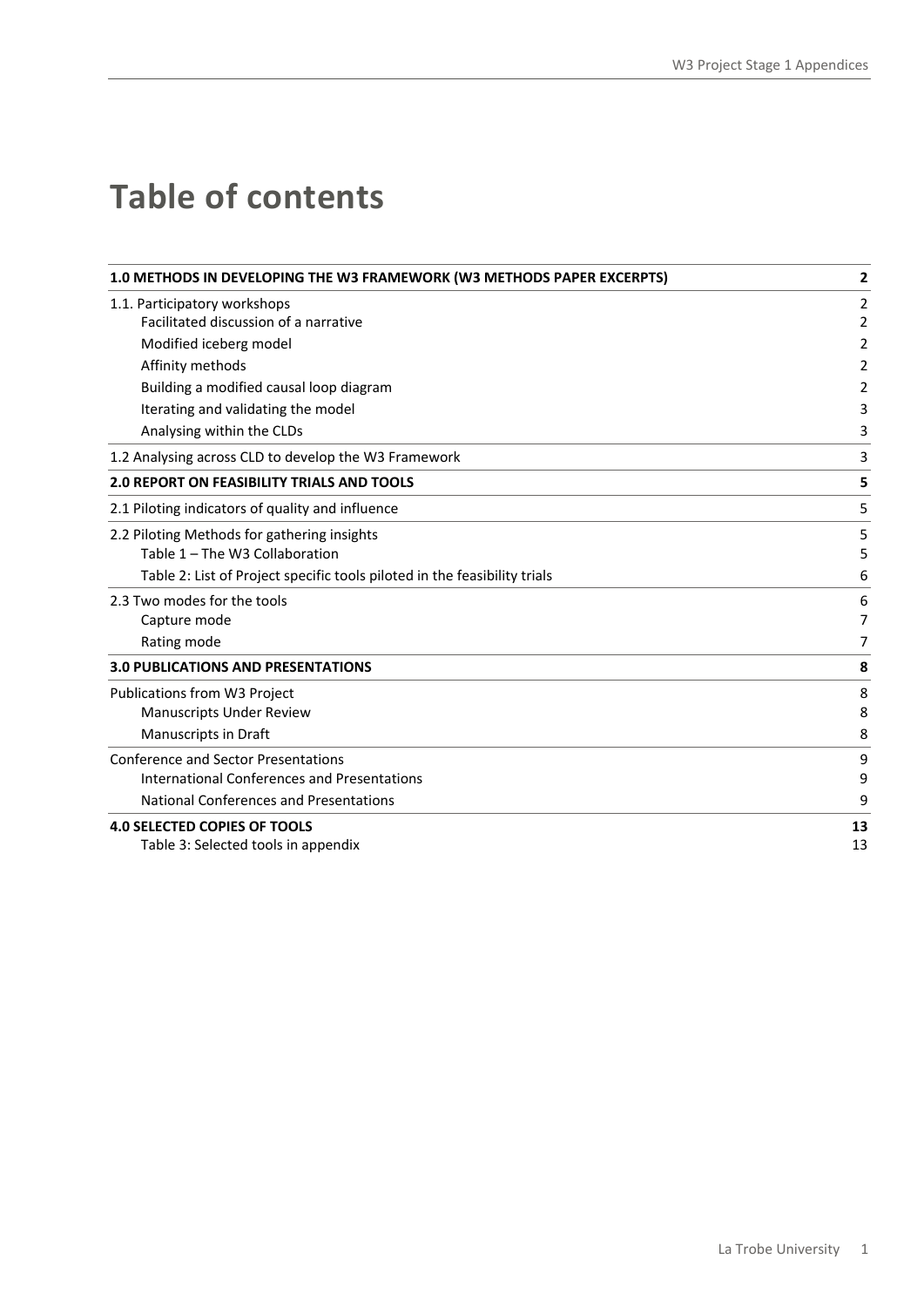# **1.0 Methods in developing the W3 Framework (W3 Methods paper excerpts)**

#### **1.1. Participatory workshops**

Over a two‐year period, The W3 Project conducted a series of 18 workshops ranging from one to two days each with the ten programs. Some workshops were with single organisations and some with up to four organisations. Over 90 people were involved across the workshops.

#### **Facilitated discussion of a narrative**

We shared a narrative of an event (see supplementary materials) that was written to highlight the differences between a peer and non-peer model of service. A modified version of Maani & Cavana's 'iceberg model' (1) was used to frame questions for facilitated small group discussions, and the researchers wrote insights from this discussion onto Post‐It notes. Facilitated discussion using the iceberg model makes it possible to reconstruct, from the mental models that different participants recruit to understand and explain a single event, the system that might produce an event of that kind. (A similar principle applies to air crash investigations.)

#### **Modified iceberg model**

In its original format Maani & Cavana's 'iceberg' model invites reflection on events, patterns, structures, with mental models at the base(1) . In our version of the model we emphasise events, patterns, structures and *cultures* – since cultures are how mental models are transmitted and inculcated in the first place.

#### **Affinity methods**

With the whole group, affinity methods were used to discuss different ways of grouping the insights into higher-level themes. It is important to take enough time for discussion during this process, and if possible to make notes about the decisions participants make on why items can group together. The affinity method increases the abstraction of the end product, and as such, involves a loss of data, and for subsequent analysis it helps to have brief records of the discussions that went into building the model.

#### **Building a modified causal loop diagram**

Causal loop diagrams are a standard tool used in systems thinking to identify the regular (i.e. cyclical) relationships or 'loops' among quantitative variables that interact in a problem situation. They provide a visual language for specifying bivariate correlations and labelling the overall impact of feedback loops in a closed cycle of relationships between multiple variables. Loops can be reinforcing ('amplifying') or balancing ('targetseeking'). All arrows are meant to be labelled ('s' for positive correlation, 'o' for negative). All items are meant to be nouns referring to quantities or measures that can go up or down. When computer simulation is intended, this can result in a certain amount of conceptual 'forcing', using proxy measures to represent items that cannot be directly measured.

In 'system logic' mapping our goal was to offer program theories that get closer to the complexity of peer based programs in practice. We repeatedly found that the CLD conventions threatened to exclude representation of processes that were central to the mental models we were mapping. As such, we departed from conventions in a couple of ways: by allowing some arrows to be unlabelled, functioning simply as 'pipes' taking output – knowledge or influence -- from one process to another place. We also included some items that could never be quantified with a scale or a unit.

Most applications of the systems approach have taken place in the fields of science or business, where there are concrete, measurable variables. CLDs that relax these conventions may still have value in depicting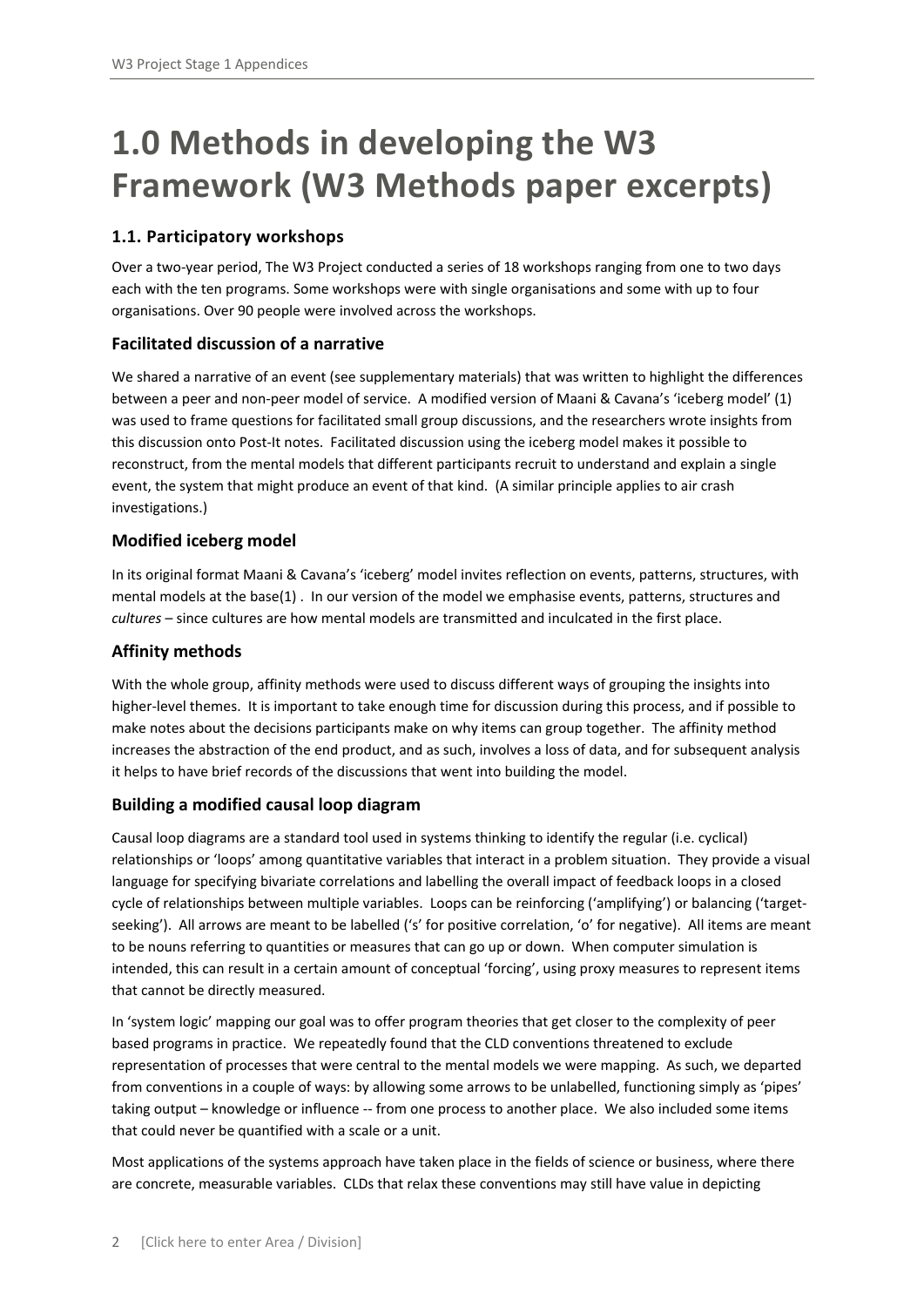complex 'repetitive action situations' (Ostrom) reflecting an interplay of human agency and social structure over time. However, it meant we needed to find alternative ways to check the internal logic of the model and validate its fit with practitioners' mental models and their outlook on the challenges ahead in their work.

#### **Iterating and validating the model**

The initial model was developed by the researchers themselves in the evening on day one of a two‐day workshop. On day two, we presented the map by picking an issue on the participants' 'radar' as an emerging concern, and a starting place on the map, and followed along the pathways to invite discussion of how it might 'play out' on the system depicted onscreen. We asked participants to tell us what was missing and what needed to be changed. We simulated the map in discussion by asking 'what would happen if *x (item) changed drastically?*' These discussions repeatedly generated identification of items that are considered important in practice but missing on the map, or that were conceptually necessary according to the inherent logic of the map.

#### **Analysing within the CLDs**

Subsequently, the research team sat down and mapped out causal loops and longer multi‐loop 'pathways' among the items on the maps, identifying their strategic implications. For instance, with the West Australian Substance Users Association, the flexibility of the peer service meant it often saw more clients with complex needs than non‐peer services, which reduced the overall number of clients it is able to see, yet its performance is still compared with the other services on number of clients seen. This pointed to the importance of using stories from successes with its caseload to advocate for being valued on different terms compared to non‐peer services. We identified these implications based on the maps and then presented them to participants and stakeholders of the programs, who affirmed their accuracy, saying 'this is what keeps me awake at night'. It was also possible to identify quality indicators by asking participants to nominate what points in the map it would be most important to monitor.

#### **1.2 Analysing across CLD to develop the W3 Framework**

This is another place where the system logic methodology departs from STM, which often assumes that models are 'representations of reality' that can be validated by computer simulation and comparison of the results to the situation on which the model was based. In our analysis of the four maps we had developed, we began using the analytical method – breaking them apart into their components and seeking to label them to find common features. The result was an explosion of decontextualized elements and indicators, illustrating the argument that analysing items out of context is unproductive in complex systems settings. However, in part because of its focus on models *as* reflections of reality, there is not much guidance in STM on how to analyse CLDs as *artefacts of meaning‐making* that require interpretation and do not speak for themselves.

At this point we drew on the theoretical resources described above. Pawson and Tilley describe using abstraction to facilitate the accumulation of knowledge and generalisation of findings across cases of realist evaluation (2). The theoretical question we asked came from resilience theory in ecological systems, which describes the functions that an organism needs to be equipped with in order to learn about and adapt to changes in its environment. Building on this, we asked what functions a peer based program needs to be able to fulfil in order to be effective and sustainable as it mediates between continually changing community and policy environments. This led to the development of a draft framework of learning and evaluation in peer based programs.

The draft framework was presented at a series of workshops and meetings with W3 partners and stakeholders, where feedback and discussion resulted in refinements and a deepening of our understanding of the functions we had identified. This led to the final W3 Framework.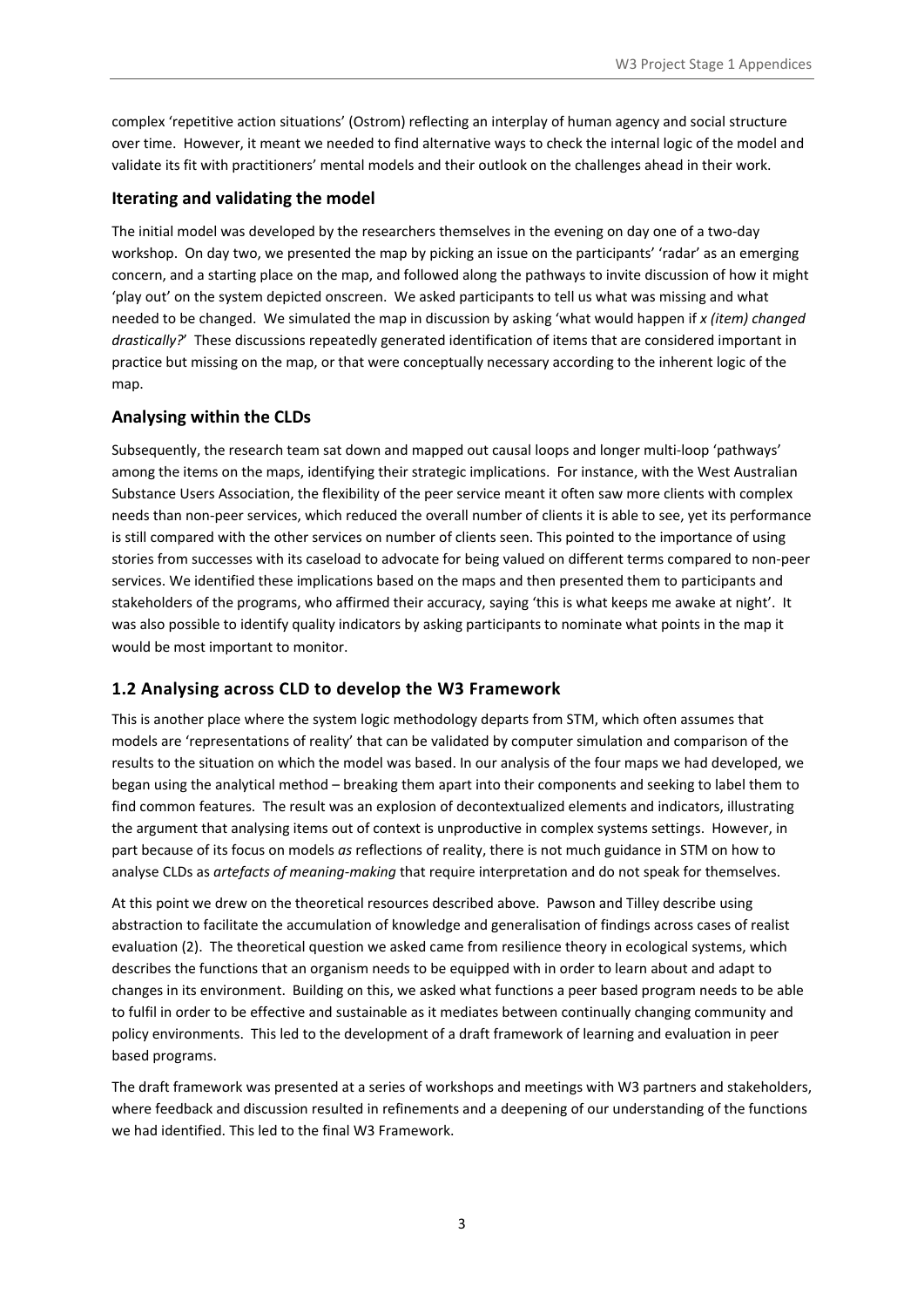1. Maani K, Cavana RY. Systems thinking and modelling: Understanding change and complexity: Great Britain; 2000.

2. Pawson R, Tilley N. Realistic evaluation. . London Sage; 1997.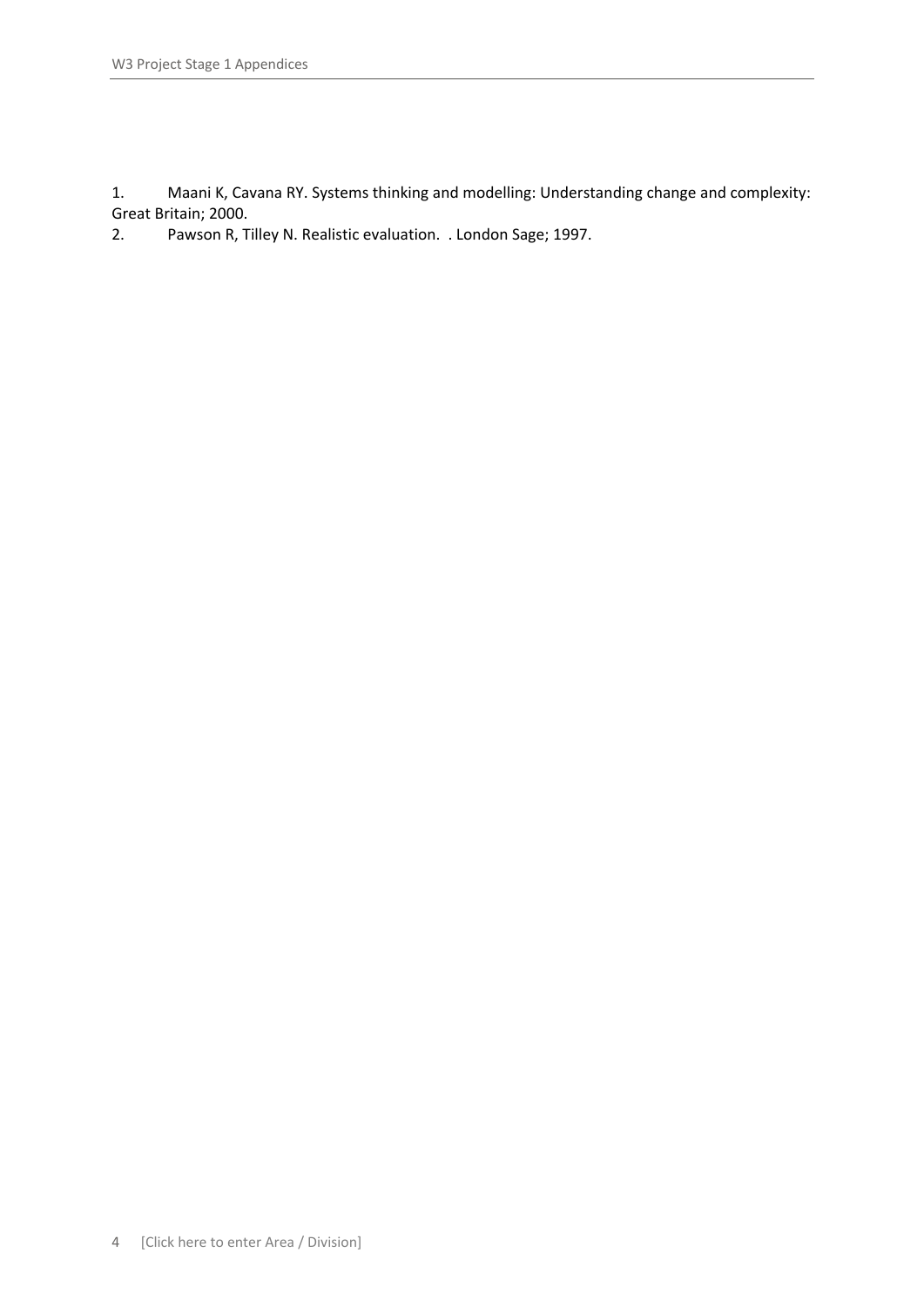# **2.0 Report on feasibility trials and tools**

#### **2.1 Piloting indicators of quality and influence**

W3 Project built on the work to develop the W3 Framework and worked with nine of the project partners to develop tailored indicators under each of the framework functions. The indicators were defined as 'things that would *be happening* if this function were being fulfilled'. Initially relatively generic indicators across three peer program areas were developed and refined with the partners. These included peer leadership with PLHIV, peer health promotion with gay men, peer service delivery with people who use drugs. The initial draft of these were described in the January 2015 report. These sets of indicators were refined, and then used as a foundation to develop project specific indicators and tools to pilot in the feasibility trials.

#### **2.2 Piloting Methods for gathering insights**

To make it manageable within the timeframe and program resources available, we focused on specific issues or projects, rather than whole programs or organisations. These are detailed in table 1 below.

| <b>W3 Project Partner</b>                                                     | <b>Participated In</b><br><b>System</b><br><b>Mapping</b><br><b>Workshops</b> | <b>Participated In</b><br><b>Framework</b><br><b>Development</b> | <b>Participated In</b><br><b>Development Of</b><br><b>Tailored</b><br><b>Indicators</b> | <b>Participated</b><br><b>In Feasibility</b><br><b>Trial Of</b><br><b>Indicators</b><br><b>And Tools</b> |
|-------------------------------------------------------------------------------|-------------------------------------------------------------------------------|------------------------------------------------------------------|-----------------------------------------------------------------------------------------|----------------------------------------------------------------------------------------------------------|
| Australian Federation of AIDS Organisations,                                  |                                                                               |                                                                  |                                                                                         |                                                                                                          |
| Australian Injecting and Illicit Drug Users<br>League (AIVL),                 |                                                                               |                                                                  |                                                                                         |                                                                                                          |
| Harm Reduction Victoria,                                                      |                                                                               |                                                                  |                                                                                         |                                                                                                          |
| Living Positive Victoria,                                                     |                                                                               |                                                                  |                                                                                         |                                                                                                          |
| National Association of People Living with<br>HIV/AIDS,                       |                                                                               |                                                                  |                                                                                         |                                                                                                          |
| Positive Life NSW.                                                            |                                                                               |                                                                  |                                                                                         |                                                                                                          |
| Queensland Positive People,                                                   |                                                                               |                                                                  |                                                                                         |                                                                                                          |
| Scarlet Alliance - Australian Sex Workers<br>Association,                     |                                                                               |                                                                  |                                                                                         |                                                                                                          |
| Victorian AIDS Council,                                                       |                                                                               |                                                                  |                                                                                         |                                                                                                          |
| Western Australian Substance Users<br>Association,                            |                                                                               |                                                                  |                                                                                         |                                                                                                          |
| Australian Research Centre in Sex, Health and<br>Society, La Trobe University |                                                                               |                                                                  |                                                                                         |                                                                                                          |

#### **Table 1 – The W3 Collaboration**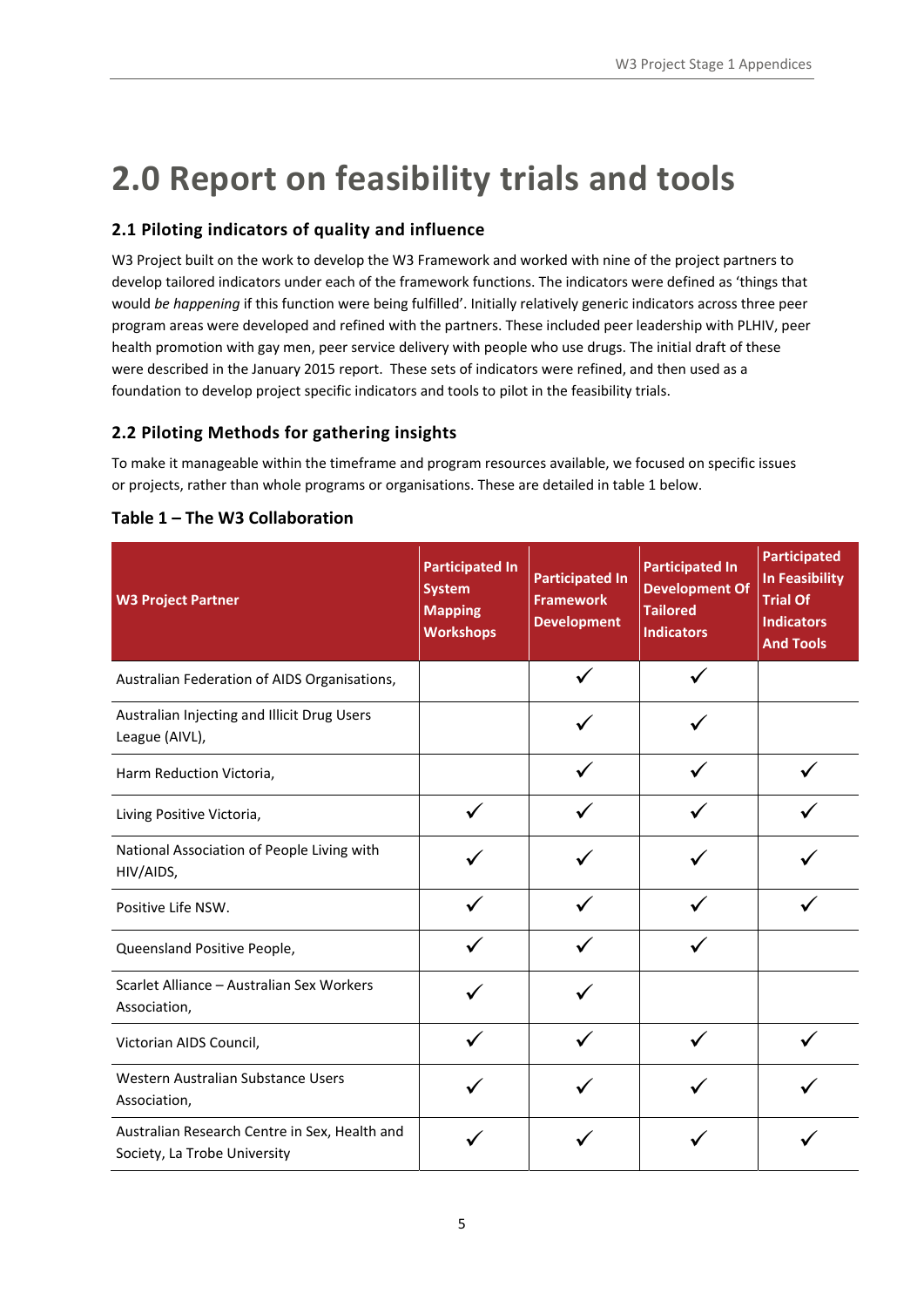Over a 15‐month period we piloted a range of different tools for gathering insights against the indicators and functions, guided primarily by the needs of our partner agencies and the questions they wanted to answer within their community and policy systems. These are listed in table 2 below. The goal was to create a flexible set of tools and methods that can be used to gather a wide variety of different insights from practice, and that *add value to existing practices* without creating too much additional labour. The main aim was to identify what would be feasible within the resources of community and peer‐led organisations.

During and after the trials interviews were conducted with key stakeholders in the organisations to gather insights as to the feasibility and usefulness of the tools and the indicators, and changes or adaptations required.

| <b>Peer Activity</b><br><b>Focus</b> | <b>Partner Organisation</b>                                                                     | <b>Feasibility Trial</b>                                                                                                                                       | <b>Tools</b>                                                                        |
|--------------------------------------|-------------------------------------------------------------------------------------------------|----------------------------------------------------------------------------------------------------------------------------------------------------------------|-------------------------------------------------------------------------------------|
| Peer Service                         | Harm reduction Victoria                                                                         | Monitor the roll-out of a peer<br>distribution project with a coalition of<br>partners in a new area                                                           | Coding<br>Indicator matrix<br>Learning meetings                                     |
|                                      | <b>WA Substance Users</b><br>Association                                                        | Increase capture of insights across<br>projects in an outreach program                                                                                         | Indicator matrix<br>Learning meetings                                               |
| Delivery                             | <b>Victorian AIDS Council:</b><br>PRONTO peer based rapid<br><b>HIV testing</b>                 | Understand the strengths,<br>weaknesses and opportunities of the<br>peer model in point of care HIV<br>testing for gay men                                     | Focus group schedule<br>(peer staff)<br>Focus group schedule<br>(clients)<br>Coding |
| Peer Health<br>Promotion             | Victorian AIDS Council: SAM<br>project                                                          | Evaluate the project's reach among<br>discrete networks of sexually<br>adventurous men                                                                         | Interview schedule<br>Coding<br>Indicator matrix                                    |
|                                      | Victorian AIDS Council:<br>SAMESH program                                                       | Plan for learning and evaluation to<br>capture insights and success stories in<br>first year of operation                                                      | Program logic tool<br>Learning meetings<br>Information system                       |
| Peer<br>Leadership                   | Positive Leadership<br>Development Institute<br>(PLDI)- Positive Life Victoria<br>and partners: | Evaluate the strength of the functions<br>of a partnership among PLDI member<br>organisations                                                                  | Survey tool<br>Indicator matrix                                                     |
|                                      | Positive Life NSW                                                                               | Improve capture of real-time insights<br>from peer programs about the<br>experience of community prescribing<br>rolling out in NSW, Queensland and<br>Victoria | Survey tool<br>Indicator matrix                                                     |

#### **Table 2: List of Project specific tools piloted in the feasibility trials**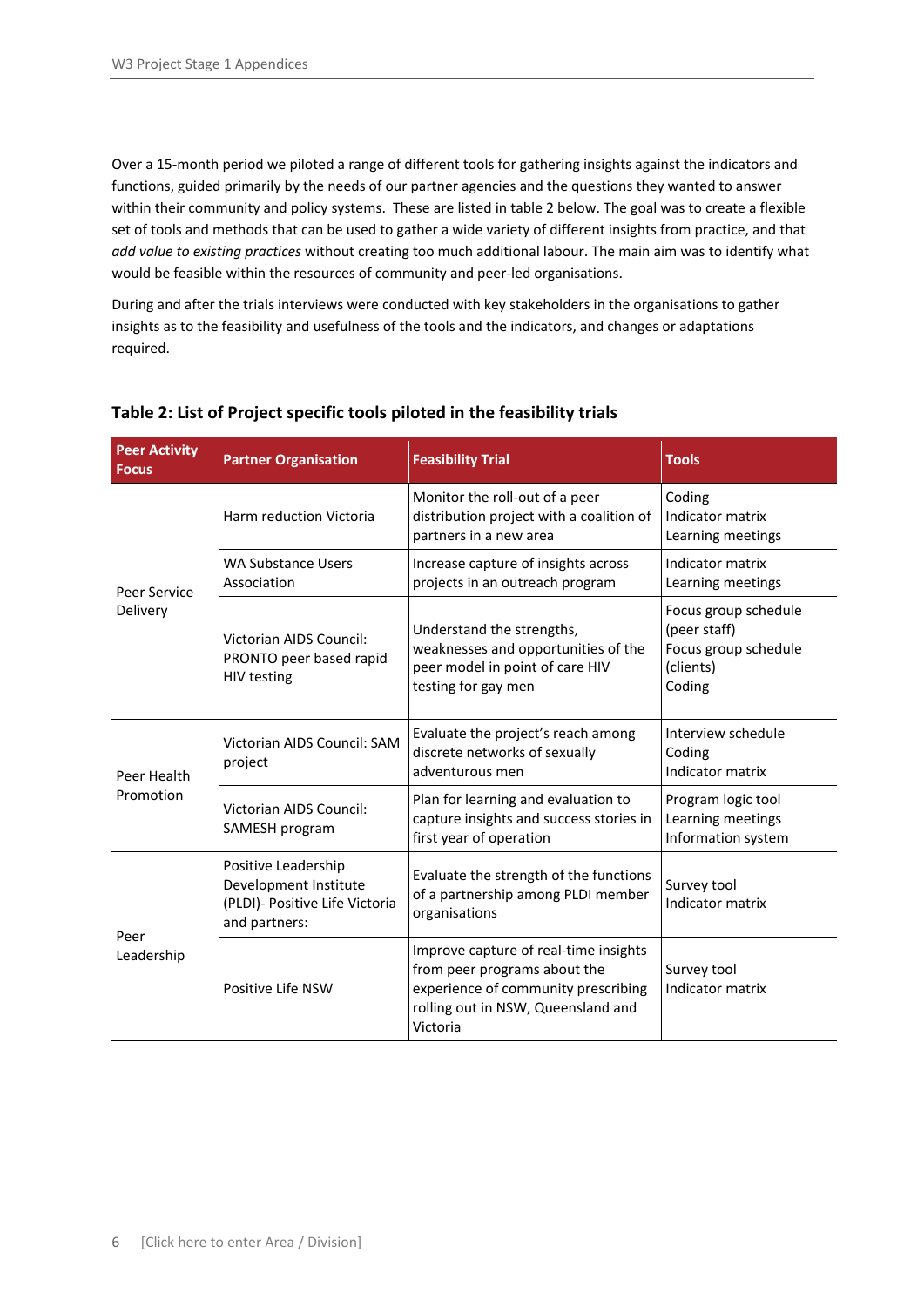#### **2.3 Two modes for the tools**

Most of the tools could be categorised as using either or both of modes described below

- **Capture mode** uses functions from the W3 framework to 'code' insights or in combination to express quick theories about emerging issues/changes. This is done as an add‐on to existing documents – e.g. minutes from program meetings or supervision, or focus group or interview transcripts.
- **Rating mode** is used with a key staff, stakeholder, or program partner. It invites them to rate their confidence that certain indicators are being met, and then to specify what they've seen/heard that informs their confidence rating. This can be used as the basis for a discussion about different perspectives and expectations that key stakeholders may hold.

#### **Capture mode**

The framework can be used to 'code' (or annotate) the documents that are created during the routine activities of a health promotion program or team. A single code 'ENG' might signal that an insight documented in the minutes of a team meeting was obtained through community engagement. The codes might be combined to describe a proposed action, e.g. 'ENG  $\rightarrow$  L&A' could signal an intention to consider the insight in revising a program activity.

Lastly, the codes can be strung together to create brief, shorthand notations for describing the mental models or 'working theories' of emerging issues. The coded documents can be saved in any system that allows in‐text searching, such as Windows or Mac file folders, or Dropbox, or a more advanced system for qualitative data analysis such as Atlas.ti or NVivo. This makes it easy to recall at a later date and analyse whether indicators developed for each of the four key functions in the W3 framework are being met.

#### **Rating mode**

In this mode, the program and its key stakeholders both rate their confidence that different indicators are being met under the four key functions in the framework. For each indicator they are invited to note down brief details of things they have seen happening that inform their confidence rating.

| Indicator                                                                                                                                                                                                | Confidence rating  | What informs your confidence in<br>the relevant time period? |
|----------------------------------------------------------------------------------------------------------------------------------------------------------------------------------------------------------|--------------------|--------------------------------------------------------------|
| Something specific to the scope of the<br>enquiry (e.g. issue, project, program, etc)<br>that needs to be happening in order to say<br>with confidence that a particular function is<br>being fulfilled. | $-2 - 1 0 + 1 + 2$ | [ open text field ]                                          |

If their confidence ratings do not match up, the program and the stakeholder can have a conversation about what they are seeing and how that informs their confidence. These may include current data being collected, insights from the field, or other insights from the community or policy systems. This provides an opportunity for the program to provide its experience directly to the stakeholder, but also for the program staff to get a better sense of the stakeholder's perspective and what signals matter to them. The closed mode is meant to be used at regular intervals. The longer the time period the harder it may be to recall signals from earlier on, and setting a time period helps to 'bracket out' historical influences on confidence and focuses the conversation on recent events. This mode works best when supported by the 'open' mode described above, because it will help the program to collate and review all the insights it has captured that are relevant to the different functions and indicators.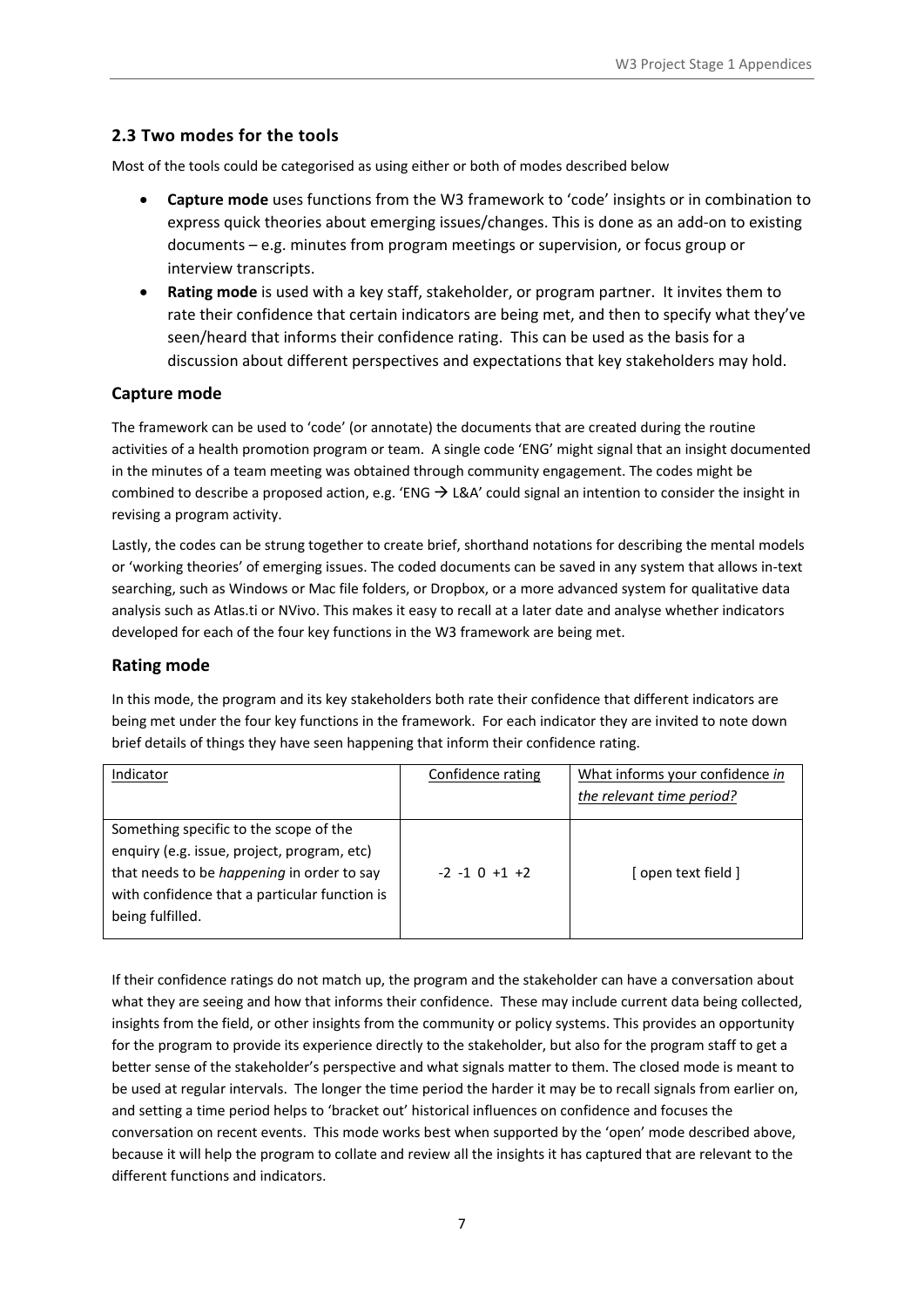## **3.0 Publications and Presentations**

The following is a list of publications (published and in preparation), conferences, and sector presentations conducted by the W3 Project.

#### **Publications from W3 Project**

- 1. Brown G, Reeders D, Dowsett GW, Ellard J, Carman M, Hendry N, Wallace J (2015). Investigating combination HIV prevention: isolated interventions or complex system. Journal of the International AIDS Society. 2015;18(1). doi: **10.7448/IAS.18.1.20499**
- 2. Brown, G., & Reeders, D. (2015). Practical insights: Strengthening programs, informing partnerships, making better policy. What Works and Why (W3) Project Resources, Melbourne: Australian Research Centre in Sex, Health and Society, La Trobe University.
- 3. Brown, G. O'Donnell, D., Crooks, L., Lake, R. (2014), Mobilisation, politics, investment and constantly adapting: Lessons from the Australian health promotion response to HIV. Health Promotion Journal of Australia, 25, 35–41 IF 1.089

#### **Manuscripts Under Peer Review**

- 4. Carina Marbler, Graham Brown, Frank Michael Amort, Aryanti Radyowijati , Ursula von Rueden, Matthias Wentzlaff‐Eggebert, (under review) Review of quality criteria and quality assurance approaches in HIV primary prevention,
- 5. Graham Brown, William Leonard, Anthony Lyons, Jennifer Power, Dirk Sander, William McCall, Ronald Johnson Cary James, Matthew Hodson, Marina Carman (Under review) Stigma, gay men and biomedical prevention: The challenges and opportunities of a rapidly changing HIV prevention landscape, Sexual Health

#### **Manuscripts in Draft**

- 6. Brown G, Reeders R, Madden A, Lake R, Cogle A, Fawkes J (Draft) How can we meaningfully enhance and demonstrate the role of peer leadership in the response to HIV: findings from the W3 project
- 7. Brown G, Reeders D, Cogle A, Cooper C, Allan B, O'Connor S (Draft) The value of the peer leadership of people living with HIV (PLHIV) to in the HIV response
- 8. Brown G, Reeders D, Perry G‐E, Lobo R, Gavin N, Madden A (Draft) The role of peer insights for strengthening harm reduction programs and policies for people who use drugs,
- 9. Brown G, Reeders D, Batrouney C, Sepulveda C (Draft) The application of complex systems to understand peer network health promotion with sexually adventurous men
- 10. Reeders D, Brown G (Draft) Articulating the system logic of peer and community based prevention programs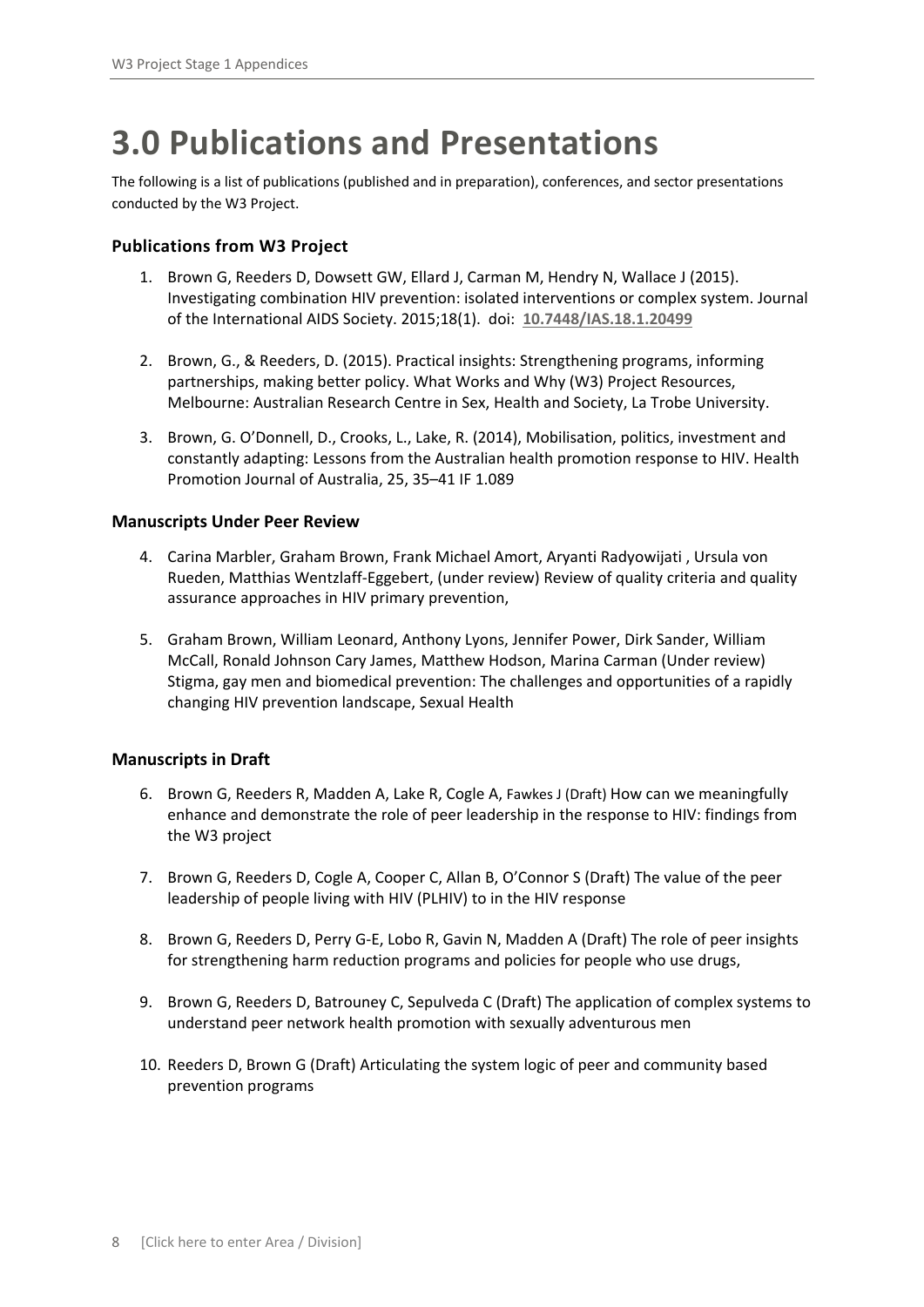#### **Conference and Sector Presentations**

#### **International Conferences and Presentations**

- 11. Graham Brown (2016) W3 Project and Quality Improvement, Quality Action Conference, Berlin, 26‐27 January 2016
- 12. Graham Brown (2016) "Sex, Drugs and Politics Understanding community and peer‐led health promotion as a complex system" London School of Hygiene and Tropical Medicine, London, 21 January 2016
- 13. Johnston, K, D. Reeders, G. Brown, M. Carman, N. Hendry (2016) What works and why (W3): applying a systems thinking approach to evaluation and quality improvement for peer based community HIV programs, 20th International AIDS Conference (AIDS 2014). Melbourne, 24 July.
- 14. Brown, G., Shiell, A., Wentzlaff‐Eggebert, M., Adam, B., Hecht, J., James, C., Batrouney, C., & Uulate, V. (2014). Understanding What Works and Why: New developments in demonstrating the role and impact of community interventions within combination prevention. Presentation and Panel Discussion at Australian Research Centre in Sex, Health and Society (ARCSHS) Satellite at 20th International AIDS Conference (AIDS 2014). Melbourne, 24 July.
- 15. Powell, S., Braybrook, N., Bryen, D., Burgess, C., Collins, D., Krishnasamy, E., Leitinger, D., Wright, J., Pedrana, A., & Brown, G. (2014). PRONTO! Expanding the peer experience ‐ strengthening HIV communities from the inside out. Poster Exhibition at 20th International AIDS Conference (AIDS 2014). Melbourne, July.
- 16. Wentzlaff‐Eggebert, M., Brown, G., & Noestlinger, C. (2014). Quality action: Improving quality in HIV prevention. Invited Scientific Development Workshop at 20th International AIDS Conference (AIDS 2014). Melbourne, 23 July.
- 17. Lisa Power, Norman Fowler, Graham Brown, Jim Hyde, Ian Muchamore (2014) *Australian HIV Policy – where to next?* Presentation and Panel Discussion at Deakin University Policy Satellite, 20th International AIDS Conference (AIDS 2014), Friday 18<sup>th</sup> July, Melbourne
- 18. Graham Brown, Alan Shiell, Matthias Wentzlaff‐Eggebert, Barry Adam, Jen Hecht, Cary James, Colin Batrouney, Veronica Uulate (2014) *Understanding What Works and Why: New developments in demonstrating the role and impact of community interventions within combination prevention*" Presentation and Panel Discussion at Australian Research Centre in Sex, Health and Society Satellite, AIDS2014 Conference, 24 July, Melbourne

#### **National Conferences and Presentations**

19. Graham Brown and Jen Power (2016) Community engagement and response to HIV Cure Research, National Gay Men's HIV Health Promotion Conference : 'New Challenges: Big Ideas' , Manly, NSW 18‐21 April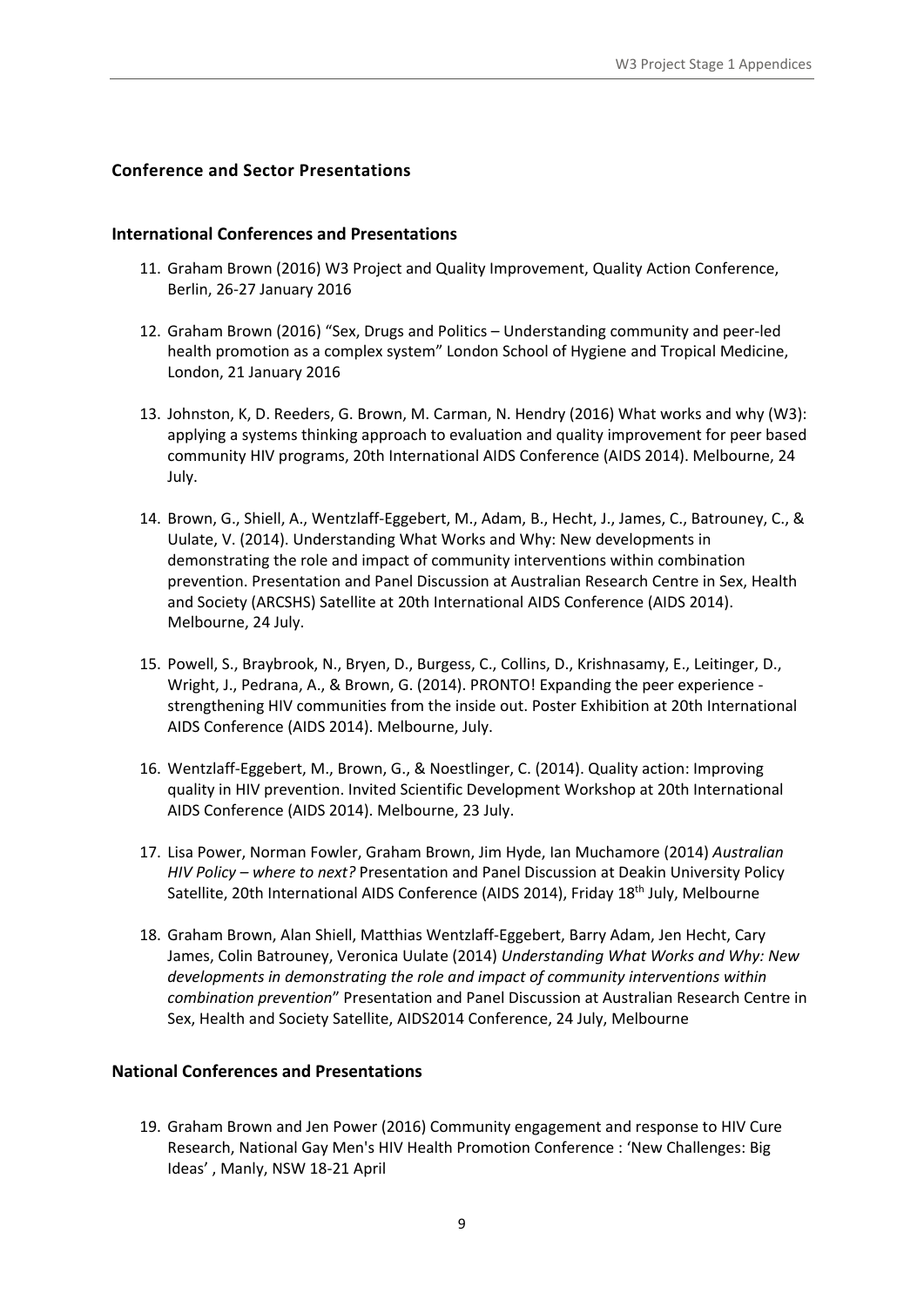- 20. Graham Brown (2016) Research into Action and the W3 Framework Workshop, National Gay Men's HIV Health Promotion Conference : 'New Challenges: Big Ideas' , Manly, NSW 18‐21 April
- 21. Graham Brown (2016) Leveraging and demonstrating peer leadership in a rapidly changing prevention landscape National Gay Men's HIV Health Promotion Conference : 'New Challenges: Big Ideas' , Manly, NSW 18‐21 April
- 22. Graham Brown and Jen Power (2016) The health and wellbeing of PLHIV: emerging opportunities and challenges for the HIV response and GIPA National Gay Men's HIV Health Promotion Conference : 'New Challenges: Big Ideas' , Manly, NSW 18‐21 April
- 23. Graham Brown (2016) The application of complex systems to understand peer network health promotion with sexually adventurous men, Social Research Conference on HIV, Viral Hepatitis & Related Diseases, University of NSW, Sydney, 31 March ‐ 1 April 2016
- 24. Graham Brown (2016) How can we meaningfully embed and enhance peer leadership in Australia's response to HIV and hepatitis C? Social Research Conference on HIV, Viral Hepatitis & Related Diseases, University of NSW, Sydney, 31 March ‐ 1 April 2016
- 25. Graham Brown (2016) Does a partnership investment in PLHIV leadership enhance meaningful engagement with PLHIV in the HIV sector? Social Research Conference on HIV, Viral Hepatitis & Related Diseases, University of NSW, Sydney, 31 March ‐ 1 April 2016
- 26. Graham Brown (2016) Role of peer insights in harm reduction programs and policies for people who use drugs, SiREN Symposium Innovation in Practice'., 9 – 10 June 2016 Curtin University, Bentley Western Australia.
- 27. Graham Brown (2016) Enhancing peer leadership in health promotion and policy: an on the ground application of systems thinking, 23rd National Australian Health Promotion Association Conference. 19‐22 June 2016, Scarborough Western Australia.
- 28. Reeders, Daniel and Brown, Graham (2015) "From promise to practicalities: Applying complex systems concepts and methods in evaluation research with peer and community based programs" Australasian Evaluation Conference, 7‐9 September, Melbourne
- 29. Allan, B., Brown, G., Coogle, A., Fisher, M., Gray, J., Lake, R., O'Connor, S., & Ruth, S. (2015). Ramping up the Partnership Response – The Positive Leadership Development Institute (PLDI) Australia. Poster at Australasian HIV & AIDS Conference. Brisbane, 16‐18 September
- 30. Brown, G., Reeders, D., & Perry, G.‐E. (2015). Peer skill in service provision and policy advocacy. Poster at Australasian HIV & AIDS Conference. Brisbane, 16‐18 September.
- 31. Brown, G., Reeders, D., & Cogle, A. (2015). Positive leadership and policy advocacy: Findings from the What Works and Why project. Poster at Australasian HIV & AIDS Conference. Brisbane, 16‐18 September.
- 32. Reeders, D., & Brown, G. (2015). From promise to practicalities: Applying complex systems concepts and methods in evaluation research with peer and community based programs. Oral paper at Australasian Evaluation Conference. Melbourne, 7‐9 September.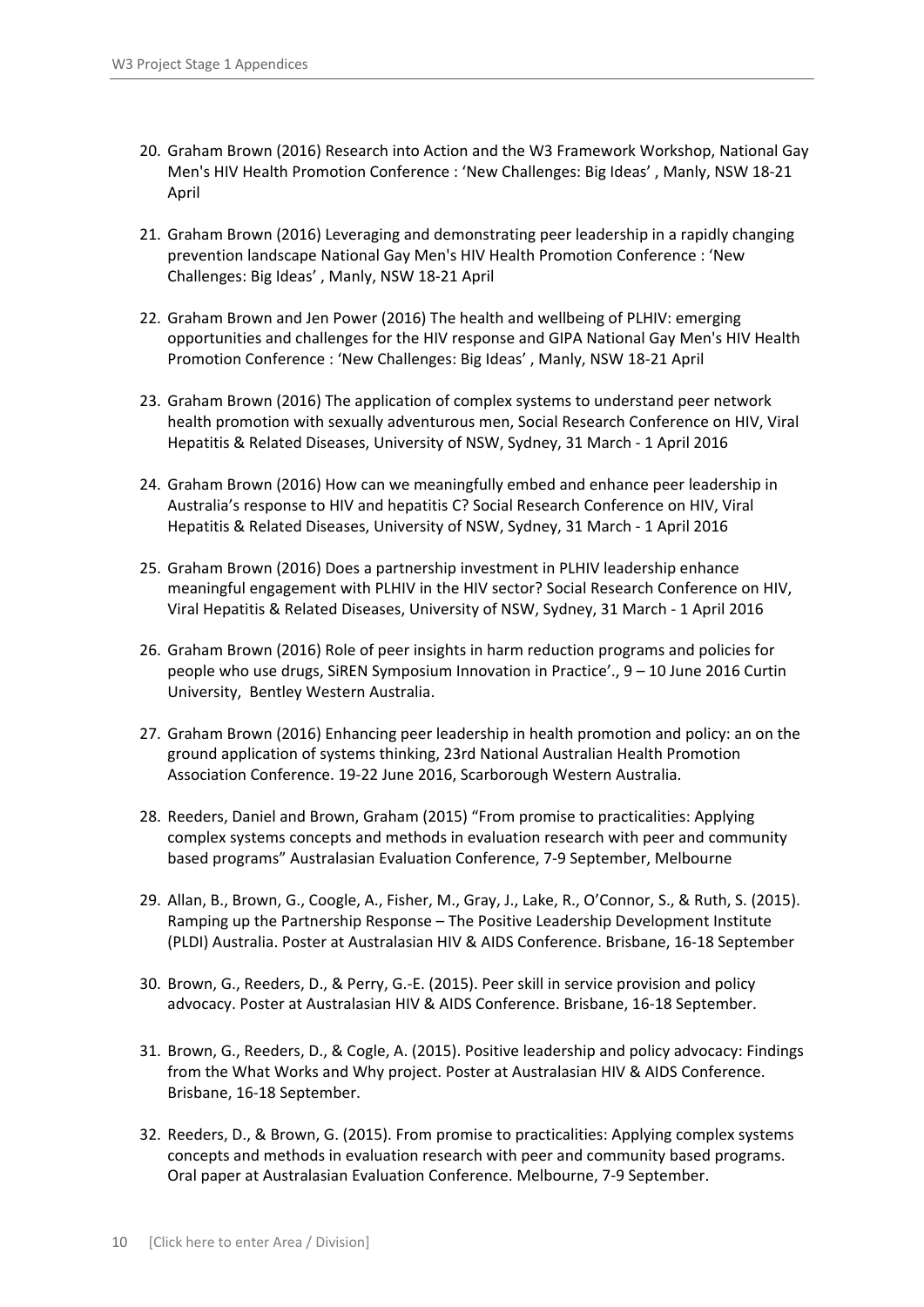- 33. Reeders, D., Brown, G., & Batrouney, C. (2015). Peer network targeted health promotion: Findings from the What Works and Why project. Poster at Australasian HIV & AIDS Conference. Brisbane, 16‐18 September.
- 34. Brown, G. (2015). W3 Project Presentation to Poz Action Group, Members Meeting, National Association of People Living with HIV Australia, 10 March.
- 35. Brown, G., & Reeders, D. (2015). Evaluating Peer Based PWUD Programs lessons from the W3 Project. CREIDU Evaluation Workshop, Burnet Institute. Melbourne, 21‐22 April. http://creidu.edu.au/events/28‐creiduevaluation‐workshop.
- 36. Brown, G. (2015). Here for research: W3 project feedback session. ACON. Sydney, 17 November.
- 37. Brown, G. (2015). Not just individuals and information lessons from the W3 Project Presentation. Harm Reduction Victoria. Melbourne, 26 March.
- 38. Brown, G. (2015). Practical Insights: The application of systems thinking to better understand and strategise peer and community led health promotion. School of Psychology and Public Health, La Trobe University. Bundoora, 7 October.
- 39. Brown, G. (2015). Understanding what works and why in peer and community based programs for HIV and HCV. New approaches to peer based models: Perspectives from across the blood borne virus sector seminar, Australian Research Centre in Sex, Health and Society, La Trobe University. Melbourne, May.
- 40. Brown, G. (2015). Understanding what works and why in peer and community based programs for HIV and HCV. Presentation, Members meeting, Australian Federation of AIDS Organisations. Sydney, April.
- 41. Brown, G. (2015). Using a complex systems approach to understand peer and community based health promotion programs. Presentation at the Developing and Evaluating Complex Interventions workshop, Public Health Insight, University of Melbourne and deCIPHER, University of Cardiff. Cardiff, 9‐13 November.
- 42. Brown, G., & Reeders, D. (2015). Using a systems approach in evaluation research with peer and community based health promotion programs. Seminar series, Centre for Excellence in Intervention and Prevention Science. Melbourne, 17 March.
- 43. Graham Brown, Kylie Johnston, Marina Carman, Jeanne Ellard (2014) *Combination prevention with confidence? Development of a monitoring, evaluation and learning (MEL) and quality improvement (QI) framework for combination prevention*, Paper presented at the Promises & Limitations: biomedical treatment and prevention in the real world, 13th Social Research Conference on HIV, Viral Hepatitis and Related Diseases, Centre for Social Research in Health, UNSW, Sydney, February 20‐21, 2014
- 44. Graham Brown (2014) Combination not Parallel ‐ A systems view of partnerships to get beyond the rhetoric, Invited Plenary at National Gay Men's HIV Health Promotion Conference 2014, 7‐10 April 2014 in Manly, Sydney.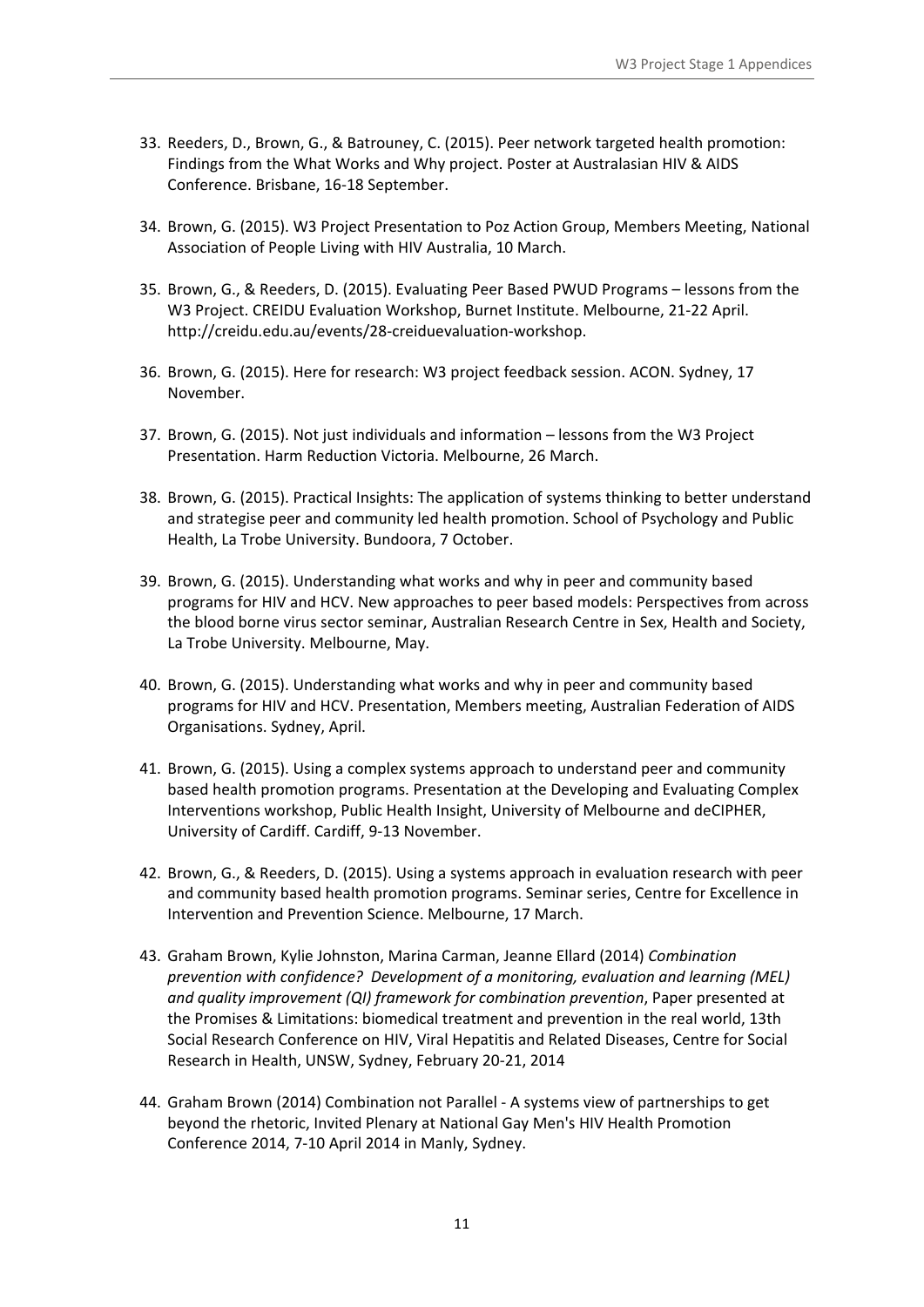- 45. Graham Brown and Daniel Reeders (2014) What Works and Why Workshop, Full day invited workshop at the National Gay Men's HIV Health Promotion Conference 2014, 7‐10 April 2014 in Manly, Sydney.
- 46. Graham Brown and Daniel Reeders (2014) What Works and Why Project, Invited paper at the National Association of People Living with HIV Annual General Meeting and Workshop, November 15, 2014, Sydney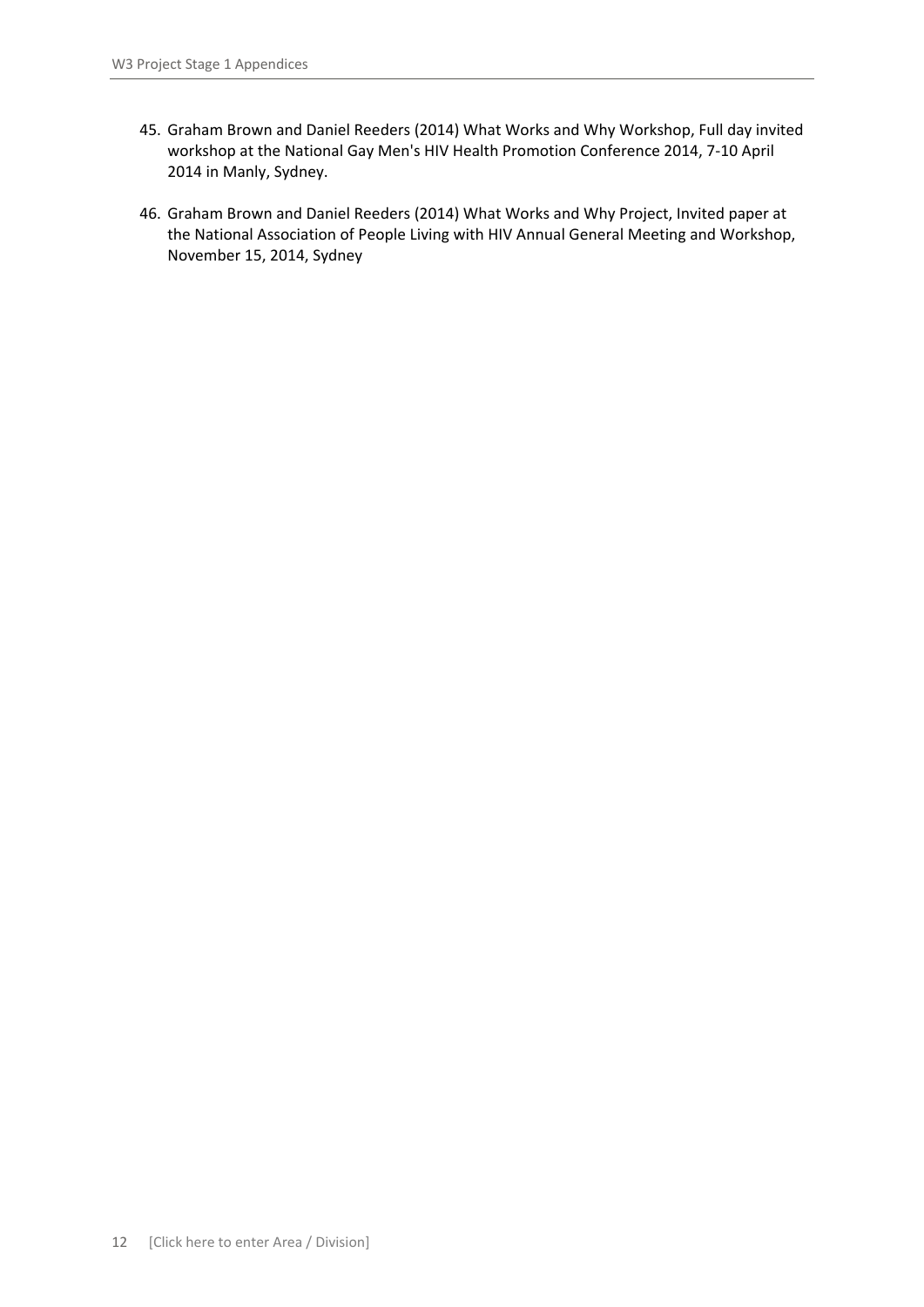# **4.0 Selected Copies of Tools**

This appendix provides copies of the piloted tools that are currently available public documents.

| Peer Activity<br>Focus   | Case study    | Purpose                                                                                                                                                               | Tools in Appendix                                 | Page |
|--------------------------|---------------|-----------------------------------------------------------------------------------------------------------------------------------------------------------------------|---------------------------------------------------|------|
| Peer Service<br>Delivery | <b>HRV</b>    | Monitor the roll-out of a<br>peer distribution project<br>with a coalition of partners<br>in a new area                                                               | 1.<br>Learning meetings<br>Indicator matrix<br>2. |      |
|                          | <b>WASUA</b>  | Increase capture of insights<br>across projects in an<br>outreach program                                                                                             | Learning meetings<br>3.<br>Indicator matrix<br>4. |      |
|                          | <b>PRONTO</b> | Understand the strengths,<br>weaknesses and<br>opportunities of the peer<br>model in point of care HIV<br>testing for gay men                                         | 5.<br>Focus group schedule<br>(peer staff)        |      |
| Peer Health<br>Promotion | SAM project   | Evaluate the project's reach<br>among discrete networks of<br>sexually adventurous men                                                                                | Interview schedule<br>6.                          |      |
| Peer<br>Leadership       | PLDI          | Evaluate the strength of the<br>functions of a partnership<br>among PLDI member<br>organisations                                                                      | 7.<br>Survey tool                                 |      |
|                          | PAG/PLNSW     | Improve capture of real-<br>time insights from peer<br>programs about the<br>experience of community<br>prescribing rolling out in<br>NSW, Queensland and<br>Victoria | Survey tool<br>8.<br>Indicator matrix<br>9.       |      |

**Table 3: Selected tools in appendix**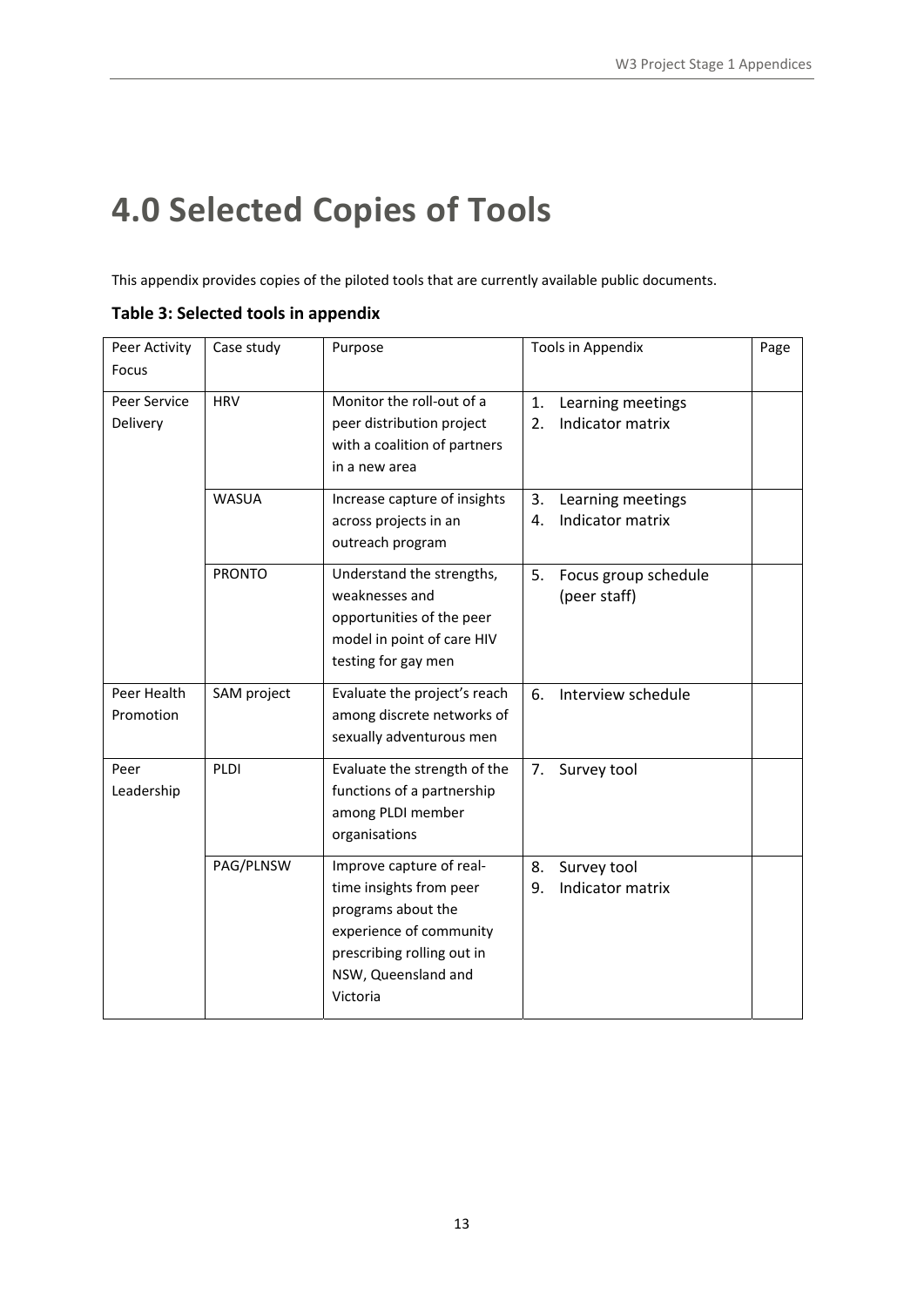### **LEARNING MEETING TEMPLATE**

## **Health Promotion Program Meeting Agenda**

31st February 2016

| Item           | Description                                                                                                                                                                                                                                                                  | Actions/decisions                                                   |
|----------------|------------------------------------------------------------------------------------------------------------------------------------------------------------------------------------------------------------------------------------------------------------------------------|---------------------------------------------------------------------|
| 1              | Apologies and staff whereabouts this month                                                                                                                                                                                                                                   |                                                                     |
|                | New staff member Jane                                                                                                                                                                                                                                                        |                                                                     |
| $\overline{2}$ | Review actions from last meeting's minutes                                                                                                                                                                                                                                   |                                                                     |
|                | Manager to speak to AOD treatment<br>service about changing profile of clients<br>(emerging: impact of amphetamine use)                                                                                                                                                      |                                                                     |
| $\overline{4}$ | Review of emerging issues (top five)<br>(All) share any new insights into each<br>Do theories/plans need revision?                                                                                                                                                           | Review previous minutes<br>Minute this discussion                   |
|                | 1. Impact of amphetamine use<br>ENG (clients unfamiliar with NSP via<br>PNP outreach) $\rightarrow$ L&A (development of<br>safe injecting resource for 'ice' injection<br>initiators) $\rightarrow$ INF (more people aware of<br>$NSP$ ) $\rightarrow$ ENG (more new users). |                                                                     |
| 5              | Identify any new emerging issues<br>Discuss the initial insights into them<br>Develop a quick theory statement<br>Identify actions to firm up understanding                                                                                                                  | Minute the insights<br>Minute the theory<br>Minute the actions      |
|                | 2. Switching to amphetamines<br>ENG (peer networkers) report friends<br>who previously used heroin are switching<br>to 'ice'; L&A (peer insight) we think that's<br>because the heroin quality is low and<br>they want to feel something at least.                           |                                                                     |
| 3              | Meetings and reportbacks                                                                                                                                                                                                                                                     |                                                                     |
|                | Manager met with AOD service - their<br>forms and processes don't capture<br>people who switched from heroin to ice.                                                                                                                                                         | Team: watch for<br>insights into different<br>needs in 'switchers'. |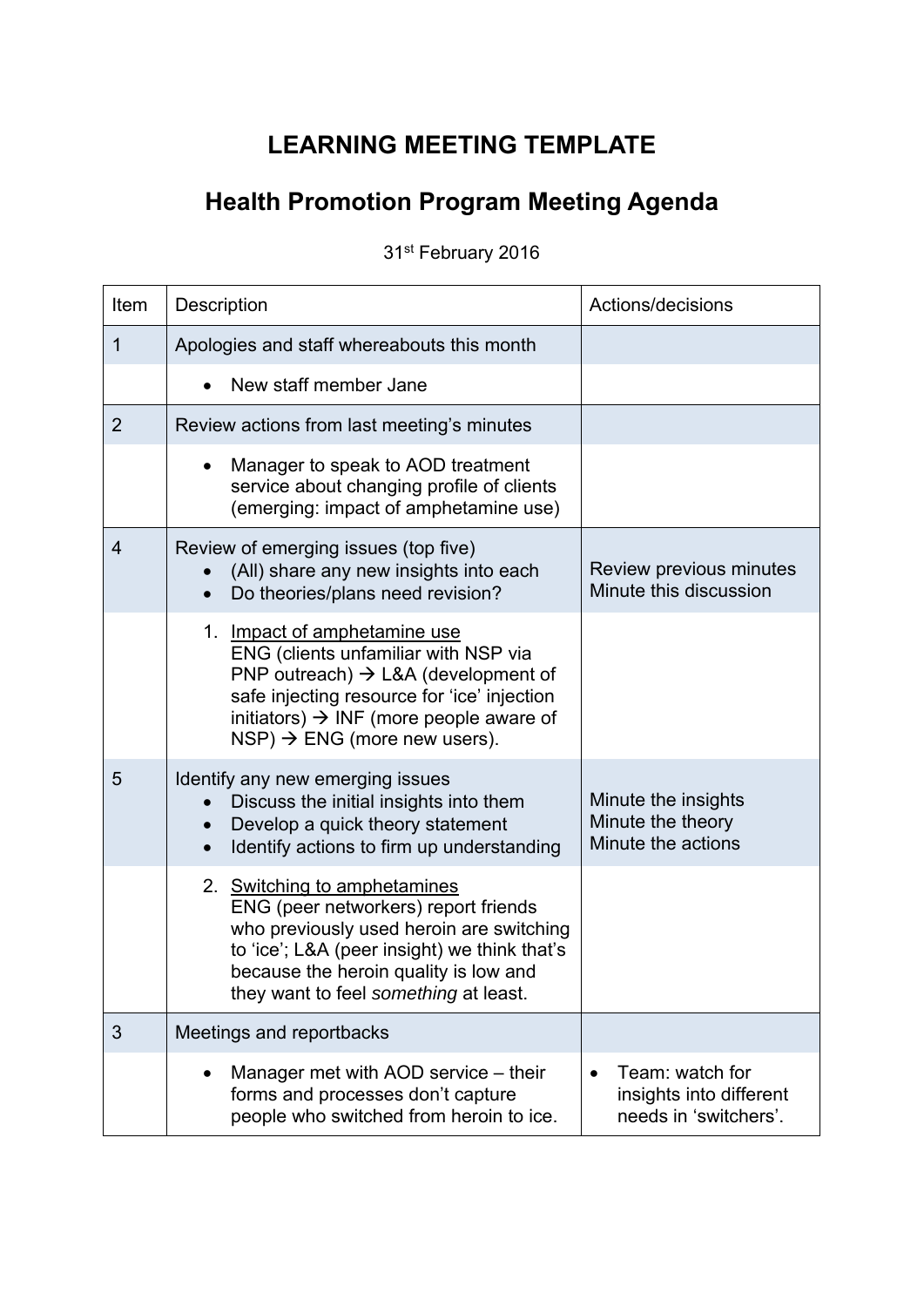### **LEARNING MEETING TEMPLATE**

## **Health Promotion Program Meeting Minutes**

31st February 2016

| Item           | Description and discussion                                                                                                                                                                                                                             | Actions/decisions                                                  |
|----------------|--------------------------------------------------------------------------------------------------------------------------------------------------------------------------------------------------------------------------------------------------------|--------------------------------------------------------------------|
| $\mathbf 1$    | Apologies and staff whereabouts this month                                                                                                                                                                                                             |                                                                    |
|                | <b>Welcomed Jane</b>                                                                                                                                                                                                                                   | Issued with learning diary                                         |
| $\overline{2}$ | Review actions from last meeting's minutes                                                                                                                                                                                                             |                                                                    |
|                | Team: watch for insights into different<br>$\bullet$<br>needs of 'switchers' from heroin to 'ice'                                                                                                                                                      |                                                                    |
| $\overline{4}$ | Review of emerging issues (top five)<br>(All) share any new insights into each<br>Do theories/plans need revision?                                                                                                                                     | <b>Review previous minutes</b><br>Minute this discussion           |
|                | Impact of amphetamine use<br>1.                                                                                                                                                                                                                        |                                                                    |
|                | Rather than developing new resources,<br>branding the local NSP was seen as a<br>way to $\wedge$ the INF of existing resources.<br>This can be piloted (L&A) via the PNP<br>roll-out in Frankston in partnership (INP)<br>with the local NSP services. | Jane to meet with NSPs.                                            |
| 5              | Identify any new emerging issues<br>Discuss the initial insights into them<br>Develop a quick theory statement<br>Identify actions to firm up understanding<br>$\bullet$                                                                               | Minute the insights<br>Minute the theory<br>Minute the actions     |
|                | <b>Switching to amphetamines</b><br>2.<br>Manager will collate insights from team<br>into needs of switchers for discussion<br>with funders about possible responses.                                                                                  | Jo Bloggs accepts insights<br>by e-mail by 31 <sup>st</sup> March. |
| 3              | <b>Meetings and reportbacks</b>                                                                                                                                                                                                                        |                                                                    |
|                | New working group created with AOD<br>service to develop a new intake process<br>for clients with complex histories.                                                                                                                                   | Nominate a service<br>user to sit as a<br>consumer rep.            |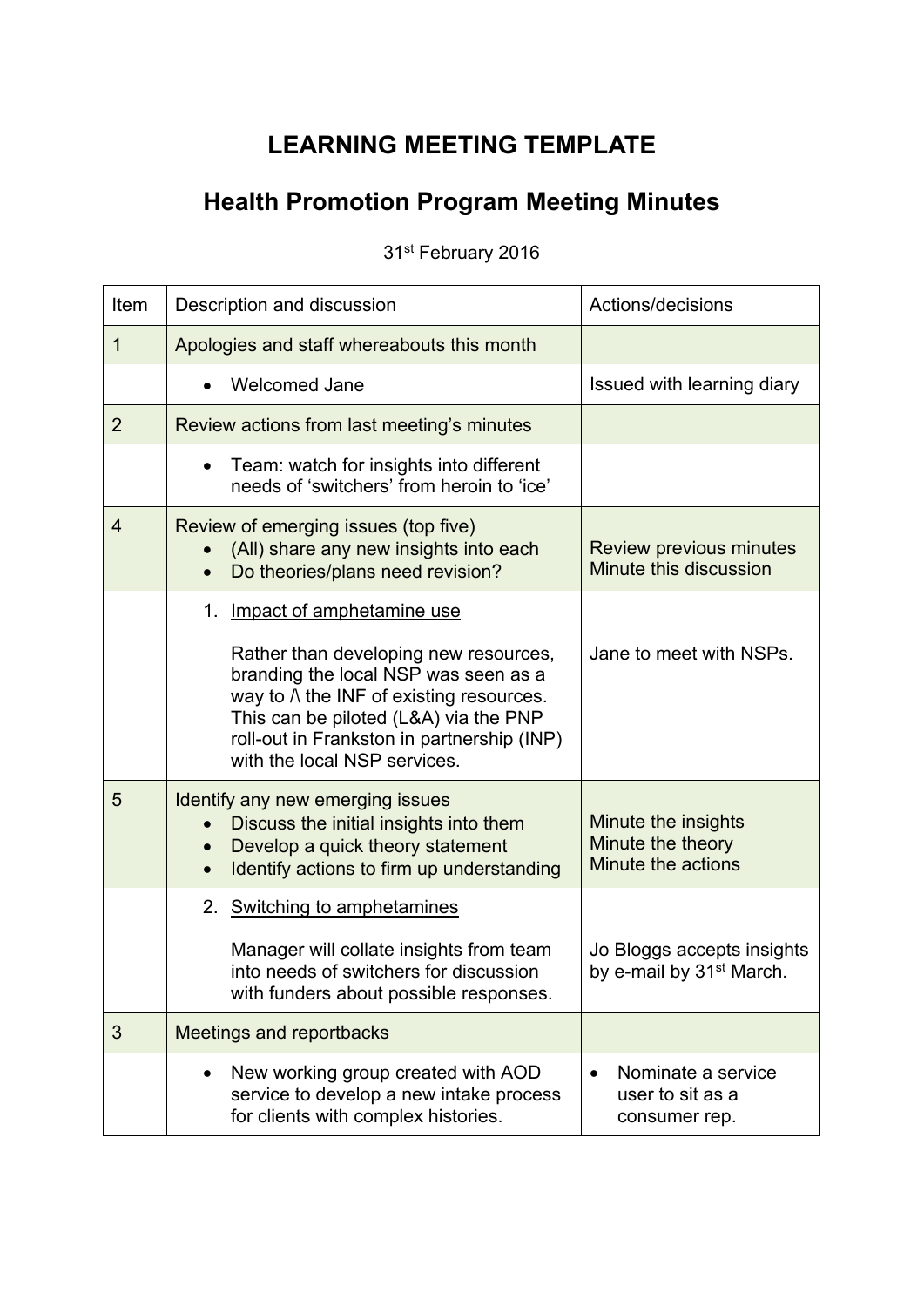| <b>Collating Insights and Rating Confidence in our Mental Models of Emerging Issues</b> |                                                                                                                       |                                                  |                                                                                      |  |  |
|-----------------------------------------------------------------------------------------|-----------------------------------------------------------------------------------------------------------------------|--------------------------------------------------|--------------------------------------------------------------------------------------|--|--|
| Function                                                                                | Indicators – what would be happening if this function were<br>being fulfilled in our work around this emerging issue? | Confidence - that this<br>is actually happening? | Markers – what cues or signals have you<br>observed that justify your confidence?    |  |  |
| Engagement<br>with the diversity                                                        | Reaching a diverse range of networks among PWUD<br>including people not connected to other services                   | $0 + 1$<br>$-2$<br>$-1$<br>$+2$                  | Networkers don't all know each other<br>Contacts have long-unmet needs met           |  |  |
| and dynamism<br>of community                                                            | PWUD are aware of the PN project                                                                                      | $-2$<br>$-1$<br>$0 + 1$<br>$+2$                  | PWUD seeking to become PN<br>Shifting reasons for joining and continuing             |  |  |
|                                                                                         | Hearing new things and knowing what myths are<br>circulating in the target area                                       | $-2$<br>$-1$<br>$0 + 1$<br>$+2$                  | E.g. hearing about hospitalisations for<br>endocarditis and osteomyelitis            |  |  |
| Alignment<br>picking up                                                                 | Balance of competing voices and agendas locally                                                                       | $-2$<br>$\overline{0}$<br>$-1$<br>$+1$<br>$+2$   | PWUD and PNs are seen as contributing to<br>reduced impact of drug use on local area |  |  |
| signals from the<br>policy system                                                       | Impact on other services in the right direction                                                                       | $-2$<br>$-1$<br>$\overline{0}$<br>$+1$<br>$+2$   |                                                                                      |  |  |
| including partner                                                                       | Willingness to partner with HRV and support the PNP                                                                   | $-2$<br>$\Omega$<br>$+2$<br>$-1$<br>$+1$         |                                                                                      |  |  |
| agencies                                                                                | PNP is seen as helping services meet their strategic goals                                                            | $-2$<br>$-1$<br>$\overline{0}$<br>$+1$<br>$+2$   | E.g. demand for PNs to reach areas not well-<br>served by existing NSP investment    |  |  |
| Learning &                                                                              | Forming mental maps of networks for strategic outreach                                                                | $-2$<br>$-1$<br>$\overline{0}$<br>$+2$<br>$+1$   |                                                                                      |  |  |
| adaptation<br>the program<br>changing its<br>approach based                             | PNs get involved in training contacts (informal distributors)<br>and other PNs over the life of the project           | $-2$<br>$\overline{0}$<br>$+2$<br>$-1$<br>$+1$   |                                                                                      |  |  |
|                                                                                         | The approach is adapted to new demands and<br>opportunities that appear in the local context                          | $-2$<br>$-1$<br>$0 + 1$<br>$+2$                  | E.g. trialing the ex-users as PNs                                                    |  |  |
| on insights                                                                             | Sector level: insights acquired through PNP work like<br>early warning radar' system for the BBV and AOD sectors      | $-2$<br>$-1$<br>$0 + 1$<br>$+2$                  | Shared insights are more timely than research<br>findings                            |  |  |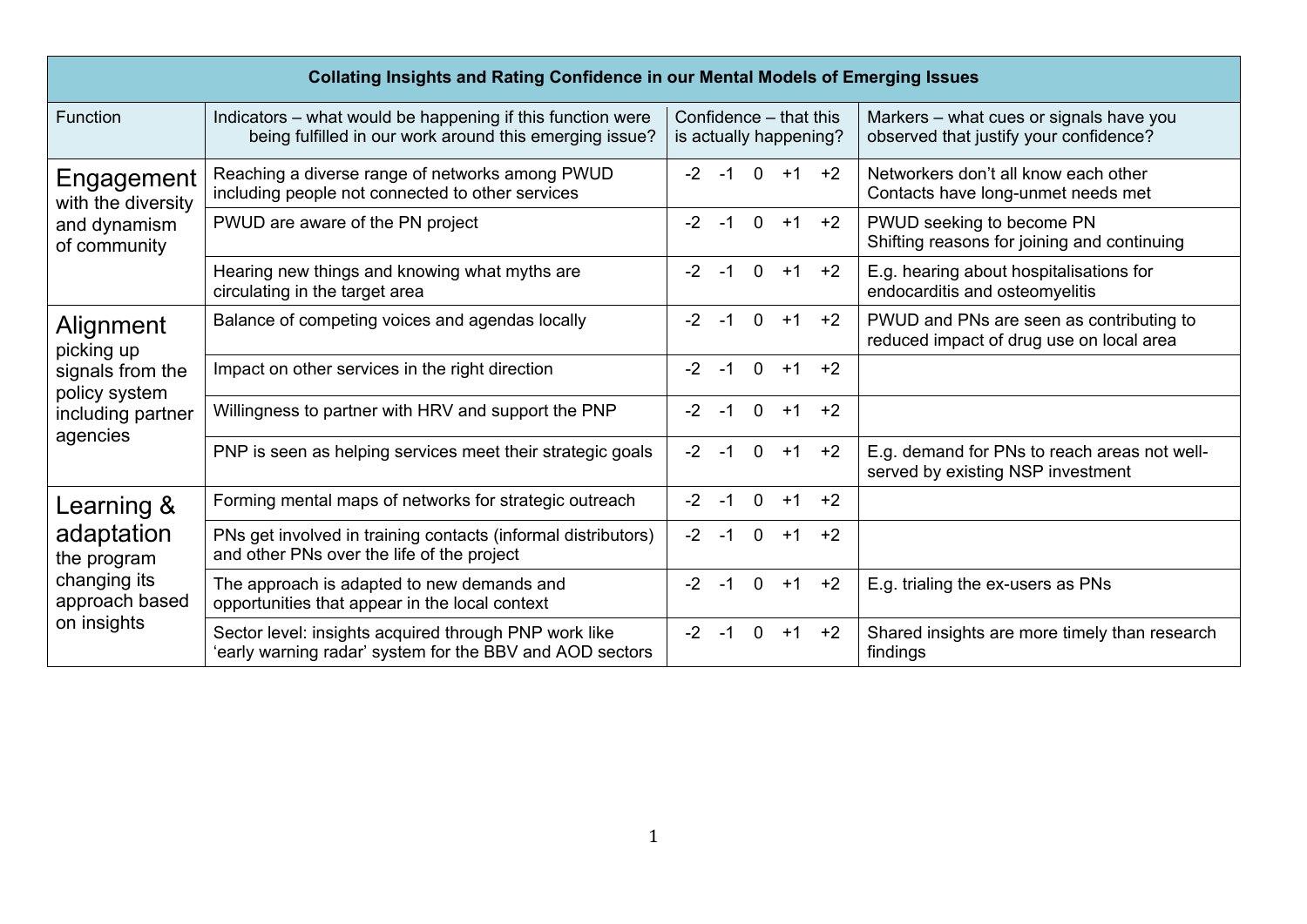| Influence on<br>community<br>signals and<br>insights about | Resourcing enhances existing capacities rather than<br>replacing them                                                 | $-2$ | -1     | $\Omega$       | $+1$ | $+2$                  |                                                                                         |
|------------------------------------------------------------|-----------------------------------------------------------------------------------------------------------------------|------|--------|----------------|------|-----------------------|-----------------------------------------------------------------------------------------|
|                                                            | Demonstrating the value of PN project via success stories                                                             | $-2$ | -1     | $\overline{0}$ | $+1$ | $+2$                  |                                                                                         |
| having an<br>influence on the<br>community<br>system       | Reducing the rate of sharing and the time between<br>initiating drug use and education on safe injection              | $-2$ | $-1$ 0 |                |      | $+1$ $+2$             |                                                                                         |
| Influence on<br>policy system                              | HRV is seen in the BBV and AOD sectors as credible and<br>reliable in part due to insights obtained via PNP           |      |        |                |      | $-2$ $-1$ 0 $+1$ $+2$ | Acknowledgment, co-ownership of outputs,<br>outcomes that reflect the input of HRV/PNP. |
| signals and<br>insights about                              | Funders and stakeholders seek out insights from HRV and<br><b>PNP</b>                                                 |      |        |                |      | $-2$ $-1$ 0 $+1$ $+2$ | Feed-in via HRV management.                                                             |
| having an<br>influence on the<br>policy system             | PNs are invited to participate in consultation and<br>leadership opportunities within the local policy<br>environment | $-2$ | -1     | $\overline{0}$ | $+1$ | $+2$                  | Committee invites.                                                                      |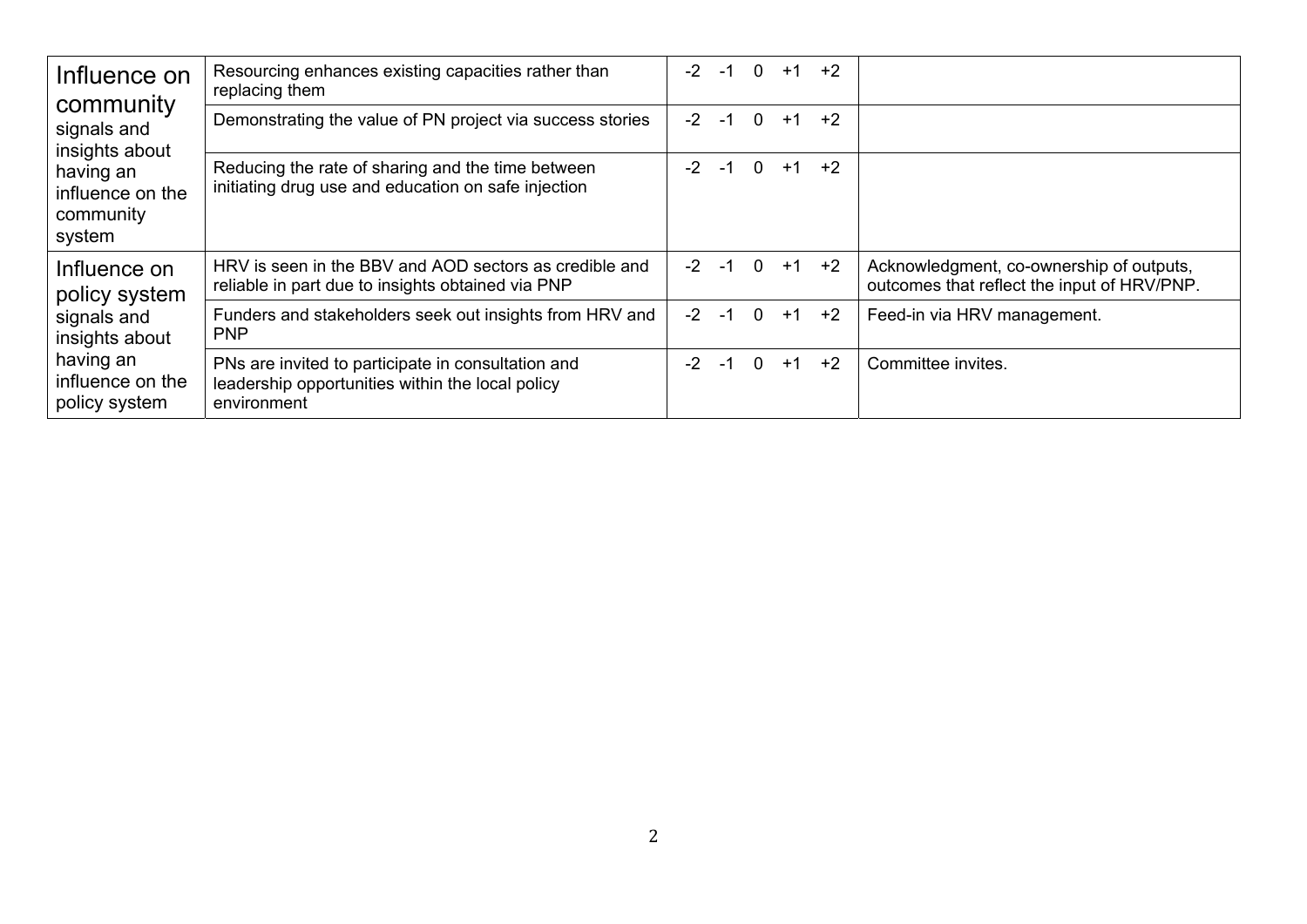### *LEARNING MEETING*

## *W3 PROJECT* ‐ Questions for Staff Meetings and Supervision

| <b>Key Questions</b>                                                                                                                                                                            | Every few meetings                                                                                                                                              |
|-------------------------------------------------------------------------------------------------------------------------------------------------------------------------------------------------|-----------------------------------------------------------------------------------------------------------------------------------------------------------------|
| <b>Engagement</b><br>Are there any new or emerging issues or<br>trends?<br>Do we understand why?                                                                                                | Are we hearing enough new things or diversity to be<br>confident we have broad enough engagement?<br>Are we seeing changes as a result of our past<br>influence |
| <b>Alignment</b><br>What changes are occurring in the<br>sector that we need to consider?<br>How can WASUA best respond to these<br>new trends or issues?<br>How are other Agencies responding? | Are we seeing the impact of our advocacy / influence<br>to policy system getting through? Do we know what<br>the enablers/barriers are?                         |
| <b>Learning &amp; Adaptation</b><br>Are these new trends or issues<br>immediately altering the way we<br>provide service?<br>What do we need to investigate further<br>to take action/adapt?    | What are we hearing through engagement or<br>alignment about changes we have made?                                                                              |
| <b>Influence on Community</b><br>How are the services we deliver<br>influencing our target communities?                                                                                         | Are we seeing changes as a result of our past<br>influence (cross referenced to engagement above)                                                               |
| Influence on policy system<br>How could the insights we have gained<br>inform or change the larger policy or<br>political environment.                                                          | Are we seeing increased or more relevant requests for<br>our insights from the policy system?                                                                   |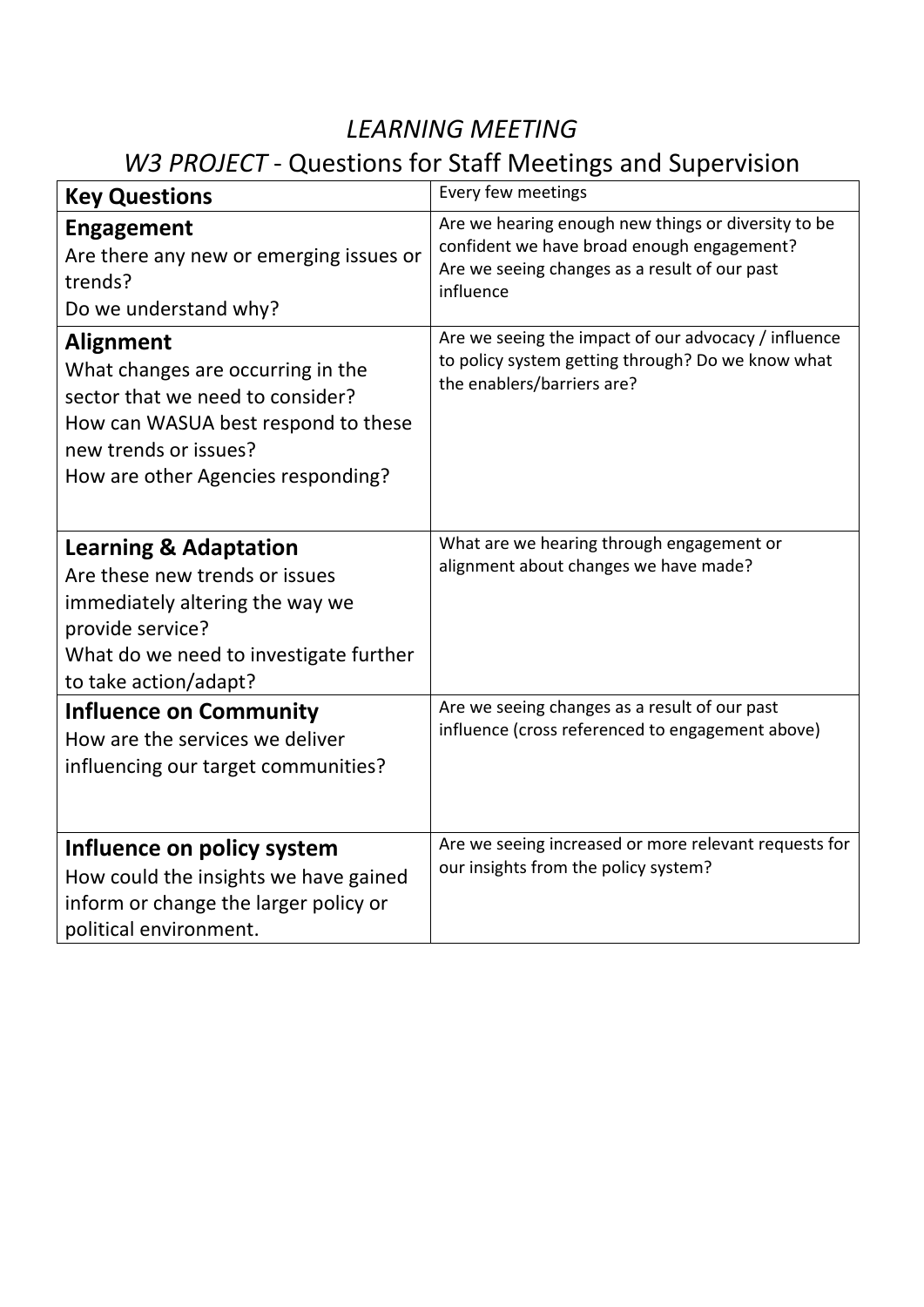| Collating Insights and Rating Confidence in our Mental Models of Emerging Issues              |                                                                                                        |                                                    |                                                                                                                                                                                                                                                                                                                                                                                                                                                 |  |  |
|-----------------------------------------------------------------------------------------------|--------------------------------------------------------------------------------------------------------|----------------------------------------------------|-------------------------------------------------------------------------------------------------------------------------------------------------------------------------------------------------------------------------------------------------------------------------------------------------------------------------------------------------------------------------------------------------------------------------------------------------|--|--|
| Function                                                                                      | Indicators - what would be happening<br>if this function were being fulfilled<br>in our work           | Confidence - that<br>this is actually<br>happening | Example Markers –cues or signals that justify confidence $(+)$ or lack of<br>confidence (-)                                                                                                                                                                                                                                                                                                                                                     |  |  |
| Engagement<br>with the diversity<br>and dynamism<br>of community                              | Reaching a diverse range of networks<br>among PWUD including people not<br>connected to other services | $-2$ $-1$ 0 $+1$ $+2$                              | + Outreach workers do not all know each other<br>+ New OPAM peer educators every 6 months<br>+ Contacts have long-unmet needs met<br>+ Geographic coverage of known areas of need<br>+ Demographic client data<br>+ Number of word of mouth referrals<br>- Lack of capacity to visit known areas of need                                                                                                                                        |  |  |
|                                                                                               | PWUD are aware of WASUA outreach<br>services                                                           | $-2$ $-1$ 0 $+1$ $+2$                              | + PWUD seeking to become OPAM peer educators<br>+ ACE worker put in touch with a significant contacts<br>- Only have access to PWUD who use WASUA services - we do not know<br>about other PWUD                                                                                                                                                                                                                                                 |  |  |
|                                                                                               | Hearing new things and knowing what<br>myths are circulating in the target area                        | $-2$ $-1$ 0 $+1$ $+2$                              | + data received about hospitalisations for endocarditis and osteomyelitis<br>+ clients make disclosures they would not make to other agencies<br>+ ACE worker invited into homes of PWUD<br>+ ACE worker able to ask dealer for data on injecting practices in community<br>e.g. sharing                                                                                                                                                        |  |  |
| Alignment<br>picking up<br>signals from the<br>policy system<br>including partner<br>agencies | Impact on other services in the right<br>direction                                                     | $-2$ $-1$ 0 $+1$ $+2$                              | + Agencies allocate budget to fund WASUA outreach services to visit remote<br>communities                                                                                                                                                                                                                                                                                                                                                       |  |  |
|                                                                                               | Willingness to partner with WASUA                                                                      | $-2$ $-1$ 0 $+1$ $+2$                              | + Parents Drug Information Service (PDIS) refers parents and family members<br>to WASUA<br>+ Chem Centre shares information on new drugs with WASUA and discusses<br>implications of their availability for local PWUD community<br>- Key person reliance on expertise and credibility of outreach team leader -<br>limits capacity, risks sustainability of service<br>- Access to ED data on soft tissue or vein injuries related to drug use |  |  |
|                                                                                               | WASUA is seen as helping services<br>meet their strategic goals                                        | $-2$ $-1$ 0 $+1$ $+2$                              | + Requests for advice from AOD sector<br>+ Requests for information from BBV sector<br>+ Requests for advice from mental health sector<br>+ Demand for outreach to areas not well-served by existing NSP investment<br>+ Referrals from other agencies                                                                                                                                                                                          |  |  |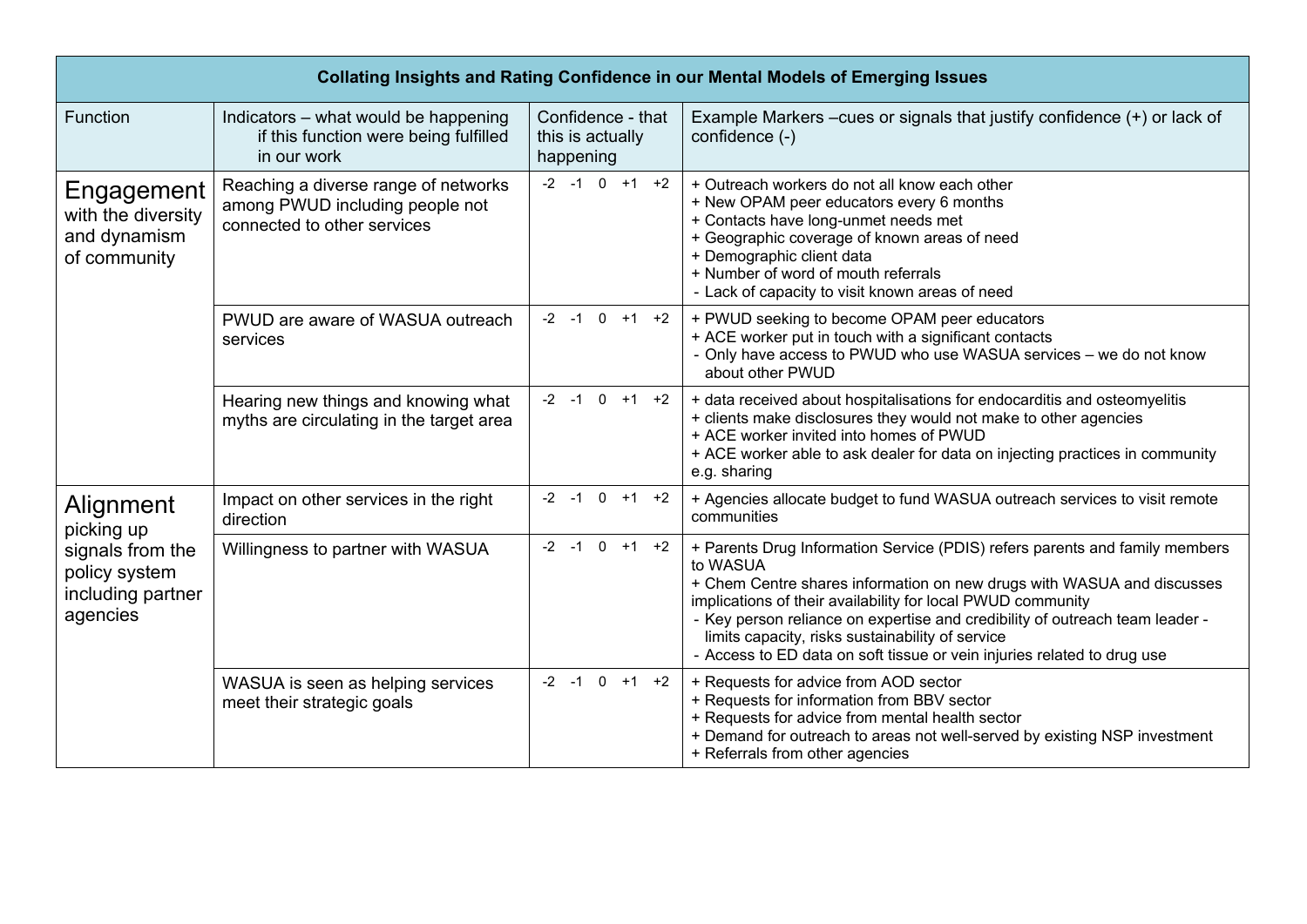| Learning &<br>adaptation<br>the program<br>changing its<br>approach based<br>on insights                           | Outreach workers train contacts<br>(informal distributors) and other<br>outreach workers over the life of the<br>project                          | $-2$ -1 0 +1 +2          | + OPAM diaries record training opportunities                                                                                                                                                                                                                                                                                                                                                                                                              |
|--------------------------------------------------------------------------------------------------------------------|---------------------------------------------------------------------------------------------------------------------------------------------------|--------------------------|-----------------------------------------------------------------------------------------------------------------------------------------------------------------------------------------------------------------------------------------------------------------------------------------------------------------------------------------------------------------------------------------------------------------------------------------------------------|
|                                                                                                                    | Services are adapted to new demands<br>and opportunities that appear in the<br>local context                                                      | $-2$ $-1$ 0 $+1$ $+2$    | + E.g. response to knowledge that oxycontin pills were being reformulated and would no<br>longer have same effects if injected. Potential for injury. Accessed contacts in US and<br>Eastern states. Resource produced for outreach workers to share with consumers; also<br>shared resource with WAAC and HepWA NSP sites<br>+ Information shared at fortnightly staff meetings and feedback sought from staff on what<br>changes to services are needed |
|                                                                                                                    | Insights acquired through outreach<br>services work like 'early warning<br>radar' system for the BBV and AOD<br>sectors                           | $-2$ $-1$ 0 $+1$ $+2$    | + Feedback from sectors that WASUA insights are more timely than research findings                                                                                                                                                                                                                                                                                                                                                                        |
| Influence on<br>community<br>signals and<br>insights about<br>having an<br>influence on the<br>community<br>system | Outreach services enhance existing<br>capacities rather than replace them                                                                         | $-2$ $-1$ 0 $+1$ $+2$    | + Contact tells ACE worker he feels 'useful' to the community in helping to reduce drug-<br>related harms<br>+ Aboriginal Council talking to WASUA<br>+ 'Intensity' or 'escalation' of interaction with ACE worker increases over time<br>+ Annual snapshot consumer satisfaction survey (100-150 clients)<br>+ WASUA able to advocate successfully for NSP and disposal boxes in communities                                                             |
|                                                                                                                    | Success stories which demonstrate<br>the value of outreach services                                                                               | $-2$ $-1$ 0<br>$+1$ $+2$ | + OPAM diaries report PWUD feeling able to assist peers/save friends' lives (empowered)<br>e.g. awareness of risk reduction actions to take when someone is in 'pre-overdose' state<br>+ OPAM diaries continue to be completed and submitted after 6 months when peer<br>educators no longer paid to collect this data<br>+ PWUD enrol in WASUA training through word of mouth referrals                                                                  |
|                                                                                                                    | Changes in harm reduction behaviour<br>amongst PWUD                                                                                               | $-2$ $-1$ 0 $+1$ $+2$    | + OPAM diaries show reduced incidence of poly drug use - people are still using but more<br>safely<br>+ Youth outreach worker can record evidence of youth changing behaviour to reduce risk<br>e.g. vein care, clean water, not sharing                                                                                                                                                                                                                  |
| Influence on<br>policy system                                                                                      | Funders and stakeholders seek out<br>insights from WASUA                                                                                          | $-2$ $-1$ 0 $+1$ $+2$    | + Requests for information received by WASUA management from a range of sectors<br>including child protection, mental health, BBV, AOD<br>+ Training and education delivered to other agencies                                                                                                                                                                                                                                                            |
| signals and<br>insights about<br>having an<br>influence on the<br>policy system                                    | WASUA is seen in the BBV and AOD<br>sectors as credible and reliable in part<br>due to 'on the ground' insights<br>obtained via outreach services | $-2$ $-1$ 0 $+1$ $+2$    | + Requests for advice from AOD sector<br>+ Requests for information from BBV sector<br>+ Requests for ministerial briefings                                                                                                                                                                                                                                                                                                                               |
|                                                                                                                    | WASUA invited to participate in<br>consultation and leadership<br>opportunities within the local policy<br>environment                            | $-2$ $-1$ 0 $+1$ $+2$    | + Invitations to strategic planning committees<br>+ Invitations to inter-agency forums<br>+ Consultancy requests<br>+ Paid guest lecture requests from universities - addiction, medicine, pharmacy                                                                                                                                                                                                                                                       |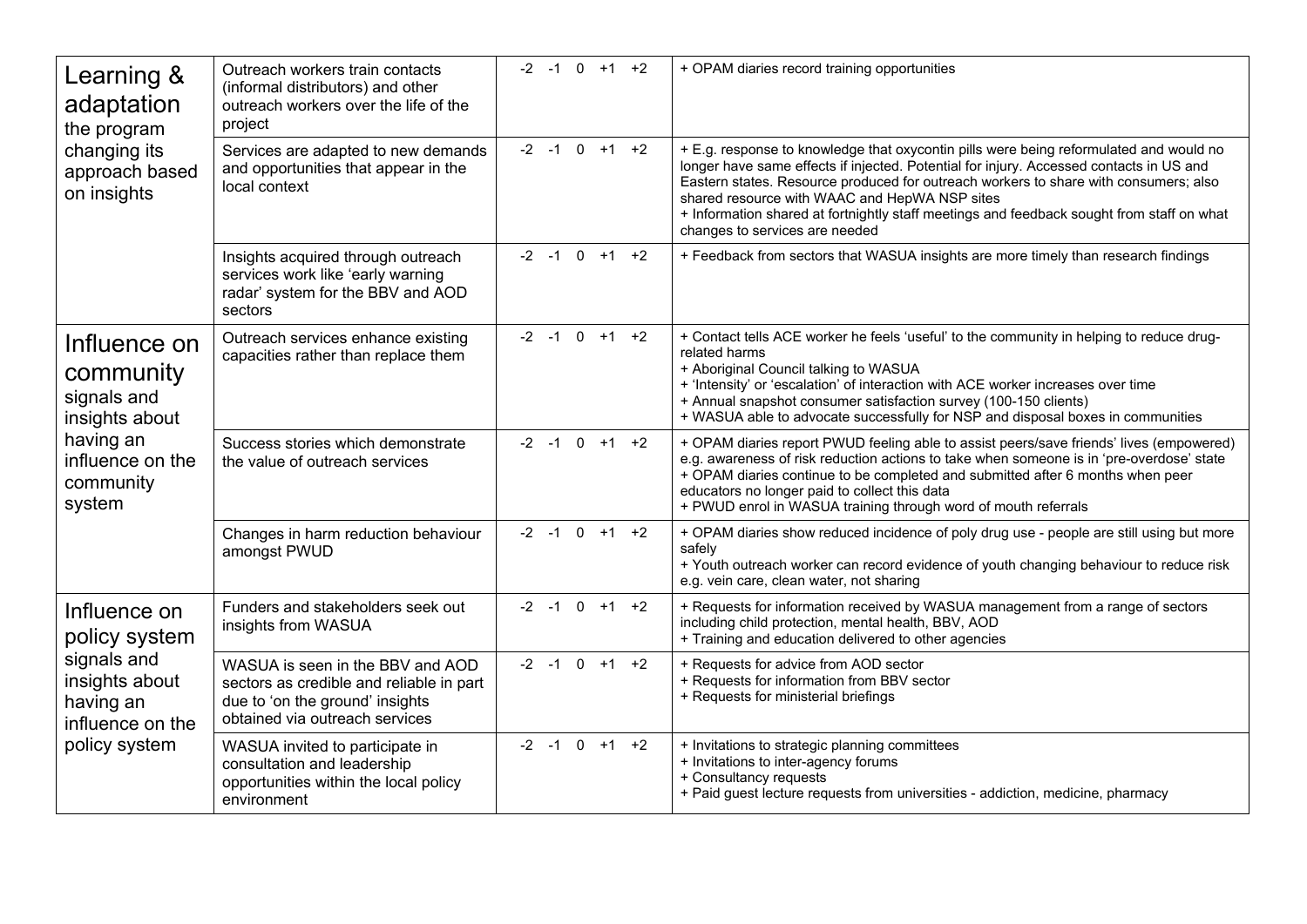### PRONTO! Staff Focus Group Guide

Adapted from:

- Peer service provision and policy participation
- Peer network targeted health promotion

| <b>Domain</b>                                                                                                               | <b>Draft indicators</b>                                                                                                                                                                                     | <b>Notes</b> |
|-----------------------------------------------------------------------------------------------------------------------------|-------------------------------------------------------------------------------------------------------------------------------------------------------------------------------------------------------------|--------------|
| Engagement<br>refers to quality<br>engagement with                                                                          | Test facilitators use personal experience and cultural knowledge to<br>communicate and work effectively with clients who are may be quite<br>different from them                                            |              |
| the diversity and<br>dynamism of the<br>community<br>system the                                                             | Clients feel they have something to contribute and a sense of shared<br>ownership in the service                                                                                                            |              |
| program is<br>working with.                                                                                                 | Test facilitators and colleagues include relevant diversity of cultural literacies<br>and has the skills to draw on these to work with the different networks and<br>cultures targeted for health promotion |              |
|                                                                                                                             | The team identifies emerging practices within the client group and<br>implications for prevention across the community                                                                                      |              |
|                                                                                                                             | The program builds and updates a mental map of the networks and cultures<br>that constitute the community it engages with and works to extend its reach<br>within them                                      |              |
|                                                                                                                             | Members of the target community recognise PRONTO! as a participant within<br>community and cultures and feel a sense of ownership around its work                                                           |              |
|                                                                                                                             | PRONTO! gains insight of the reach and recall of health promotion resources<br>among members of the targeted networks and cultures                                                                          |              |
|                                                                                                                             | Strategic opportunities to create new relationships with people and networks<br>in the community are identified (during service provision or through staff<br>own networks)                                 |              |
| Learning<br>and                                                                                                             | Peer insights are incorporated into the mix of types and sources of<br>knowledge used in health promotion planning and activities                                                                           |              |
| adaptation<br>refers to adapting<br>the program<br>based on<br>practitioner and<br>organisational<br>learning and<br>sector | PRONTO! turns information acquired through peer service provision into<br>organisational knowledge and uses it to adapt the service in order to improve<br>its influence                                    |              |
|                                                                                                                             | PRONTO! team is constantly refining its mental models and collective<br>perspective through discussion of peer insights, drawing on peer insights<br>from other programs, and using new research insights   |              |
| integration.                                                                                                                | The program's culture and leadership support continual practitioner learning<br>and facilitate the capture of knowledge as an organisational and strategic<br>asset                                         |              |
|                                                                                                                             | Packaging strategically relevant knowledge for influence on diverse<br>stakeholders                                                                                                                         |              |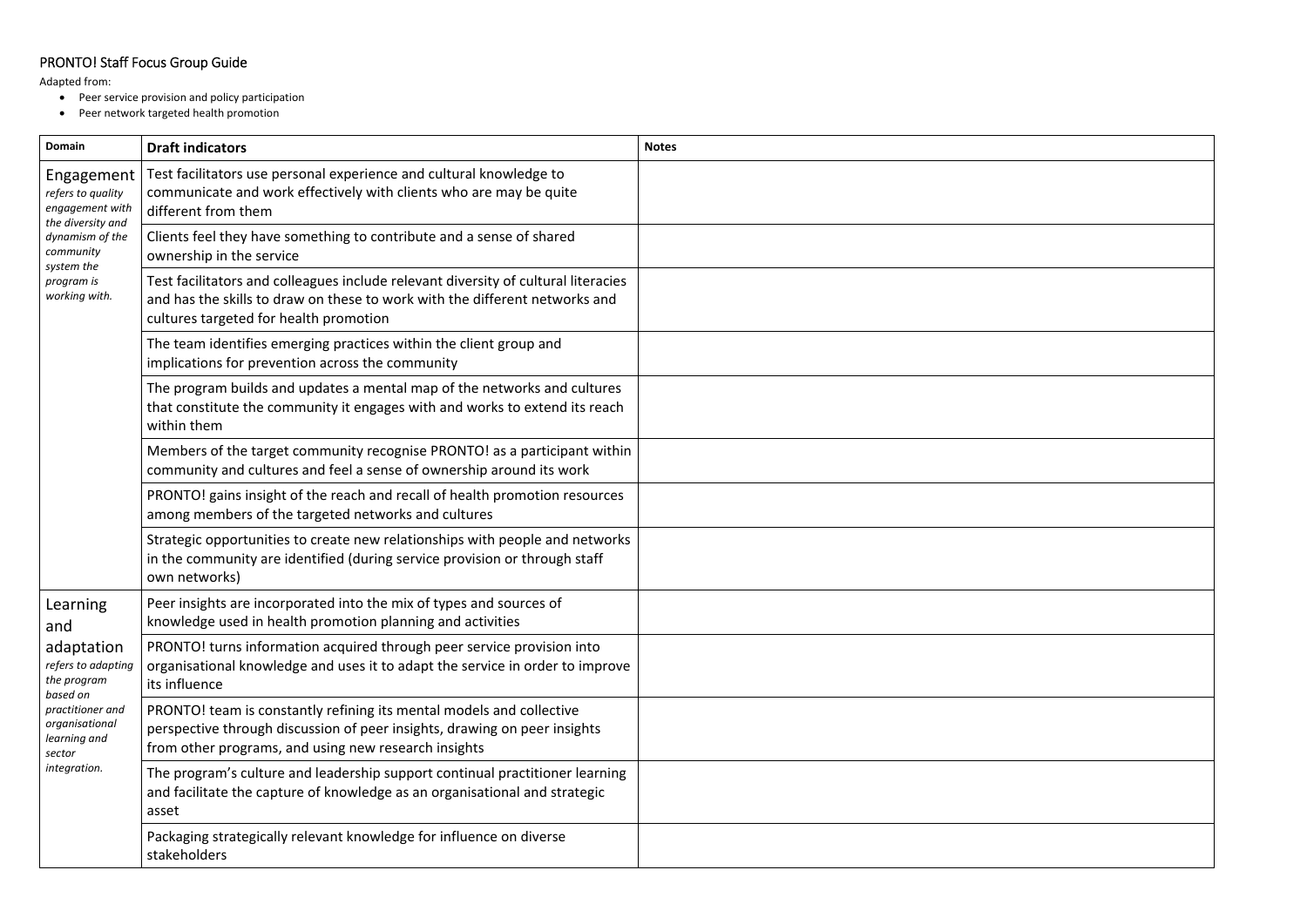| Influence                                                                                                                                                               | Influence within the community system -                                                                                                                             |  |
|-------------------------------------------------------------------------------------------------------------------------------------------------------------------------|---------------------------------------------------------------------------------------------------------------------------------------------------------------------|--|
| refers to the ongoing<br>impact upon and<br>interplay with both the                                                                                                     | Reinforce an ongoing culture of testing and safe sex options among<br><b>PRONTO! clients</b>                                                                        |  |
| community and the<br>policy systems.                                                                                                                                    | Influence of peer interactions on consumers' mental models of sexual<br>practice or testing expereinces                                                             |  |
| The community system<br>includes the diverse and                                                                                                                        | Reducing the gap between risk experiences and testing                                                                                                               |  |
| dynamic networks and<br>cultures that emerge from<br>patterns of interaction<br>among people who use drugs<br>and the pressures placed on<br>them by their environment. | PRONTO! Supports the circulation, consumption, translation and<br>incorporation of health promotion materials by members of target<br>networks                      |  |
| The policy system includes                                                                                                                                              | Pronto clients encourage their friends to test / to come to Pronto                                                                                                  |  |
| other organisations in<br>relevant sectors (AOD, mental                                                                                                                 | Influence within the policy / sector system $-$                                                                                                                     |  |
| health, primary health,<br>crimino-legal and social<br>welfare) and funders, media,<br>policy-makers and legislators                                                    | Knowledge produced from peer insights is shared and used in the broader<br>sector and policy environment to improve quality or effectiveness of<br>other services   |  |
|                                                                                                                                                                         | VAC and/or other organisations seek out the insights from PRONTO! for<br>strategic use                                                                              |  |
|                                                                                                                                                                         | Indirect influence in the sector results in changes that support the role of<br>PRONTO! or peer testing generally                                                   |  |
|                                                                                                                                                                         | PRONTO! Strengthens policy support for a peer and community based<br>approach in HIV services / prevention                                                          |  |
| Alignment<br>refers to the extent to                                                                                                                                    | The program actively seeks out and uses knowledge from different<br>perspectives and disciplines within the sector                                                  |  |
| which different<br>programs in the<br>organisation or sector                                                                                                            | Organisational leadership supports a peer approach in workplace culture<br>and organisational strategy                                                              |  |
| support and reinforce<br>each other to achieve                                                                                                                          | There are enough flexible resources to support learning and adaptation                                                                                              |  |
| 'value add' from a<br>coordinated approach.                                                                                                                             | The broader sector and policy system includes and values the peer<br>approach and insights it generates                                                             |  |
|                                                                                                                                                                         | The program contributes to sector learning to help program managers<br>and policy makers understand and contextualise emerging issues from<br>multiple perspectives |  |
|                                                                                                                                                                         | The program adapts its approach to support the effectiveness of other<br>programs and the HIV response as a whole                                                   |  |
|                                                                                                                                                                         | The organisation has strategic and supportive relationships with key<br>players within its sector, policy and funding environment                                   |  |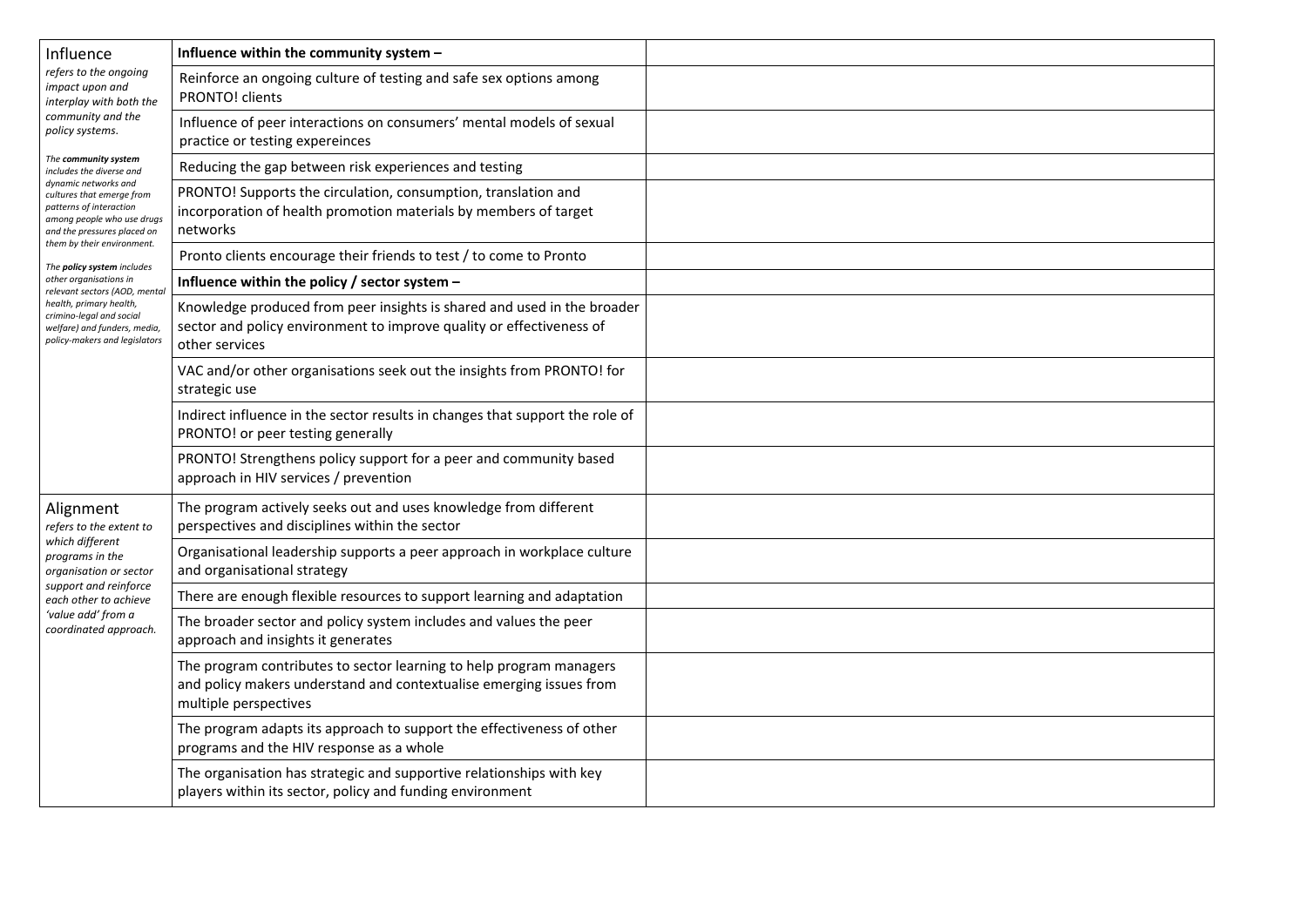Thank you for your support for the Positive Leadership Development Institute (PLDI).

In preparation for a PLDI planning day in October we are conducting a survey to collect information and insights from members of the partnership to then summarise and present at the PLDI planning meeting.

This survey is being conducted by Dr Graham Brown from the Australian Research Centre in Sex, Health and Society (ARCSHS) as part of their sponsorship of the Positive Leadership Development Institute (PLDI).

This survey will ask for your insights on how the Positive Leadership Development Institute (PLDI) and the partnership is functioning.

PLDI has a broad range of partners who may have different perspectives and insights into what PLDI is (or is not) achieving, beyond its impact on the resilience and wellbeing of individual participants. Some partners are closely involved, while others are supporting from a distance.

We are interested in how confident you are that four main functions are being met. The four key functions come from the W3 framework (w3project.org.au). They are things that need to be happening for a peer led program like PLDI to be effective and sustainable. The functions are: engagement with the HIV positive community, learning and adaptation , influence on community and policy-making, and alignment with policy and sector changes.

There are 2-3 questions for each function that have been developed in consultation with the PLDI program. For each one, we ask how confident you are that something is happening. We also ask for brief details of things you have seen or heard that inform your confidence rating. You may not yet have seen or heard things for all items. We plan to conduct this survey every 4-6 months to track changes and themes emerging over time and to feed this back to the partnership.

#### BRIEF ANSWERS ARE WELCOMED!

The first time you do this survey, it might feel unfamiliar. Feel free to call or e-mail us if you are not sure how to answer.

The overall confidence ratings and the list of things participants have seen/heard will be tabled at the next PLDI partnership meeting. The results are intended to inform the ongoing adaptation of the PLDI program.

The survey is not anonymous -- your name, position title and organisation will be linked to the answers you provide. Taking part in the survey is the same as taking part in a face-to-face meeting and sharing what you have seen/heard about the program and how well it is working. Including your name and organisation will help us understand where your 'things I've seen and heard' feedback is coming from. This will allow us to have a collated summary to present at the PLDI partnership meeting, rather than collecting the information at the meeting.

However, any identifying details will not be included when the results are shared outside of the PLDI partnership.

The survey is voluntary. Your decision to participate or not will not prejudice your relationship with PLDI or any of the partner organisations, the W3 Project or La Trobe University.

If you have any questions about the survey please feel free to contact W3 Project Lead, Dr Graham Brown, by e-mail at graham.brown@latrobe.edu.au

If you have any complaints or concerns about your participation in the study that the researcher has not been able to answer to your satisfaction, you may contact the Senior Human Ethics Officer, Ethics and Integrity, Research Office, La Trobe University, Victoria, 3086 (P: 03 9479 1443, E: humanethics@latrobe.edu.au) . Please quote the application reference number FHEC14/155.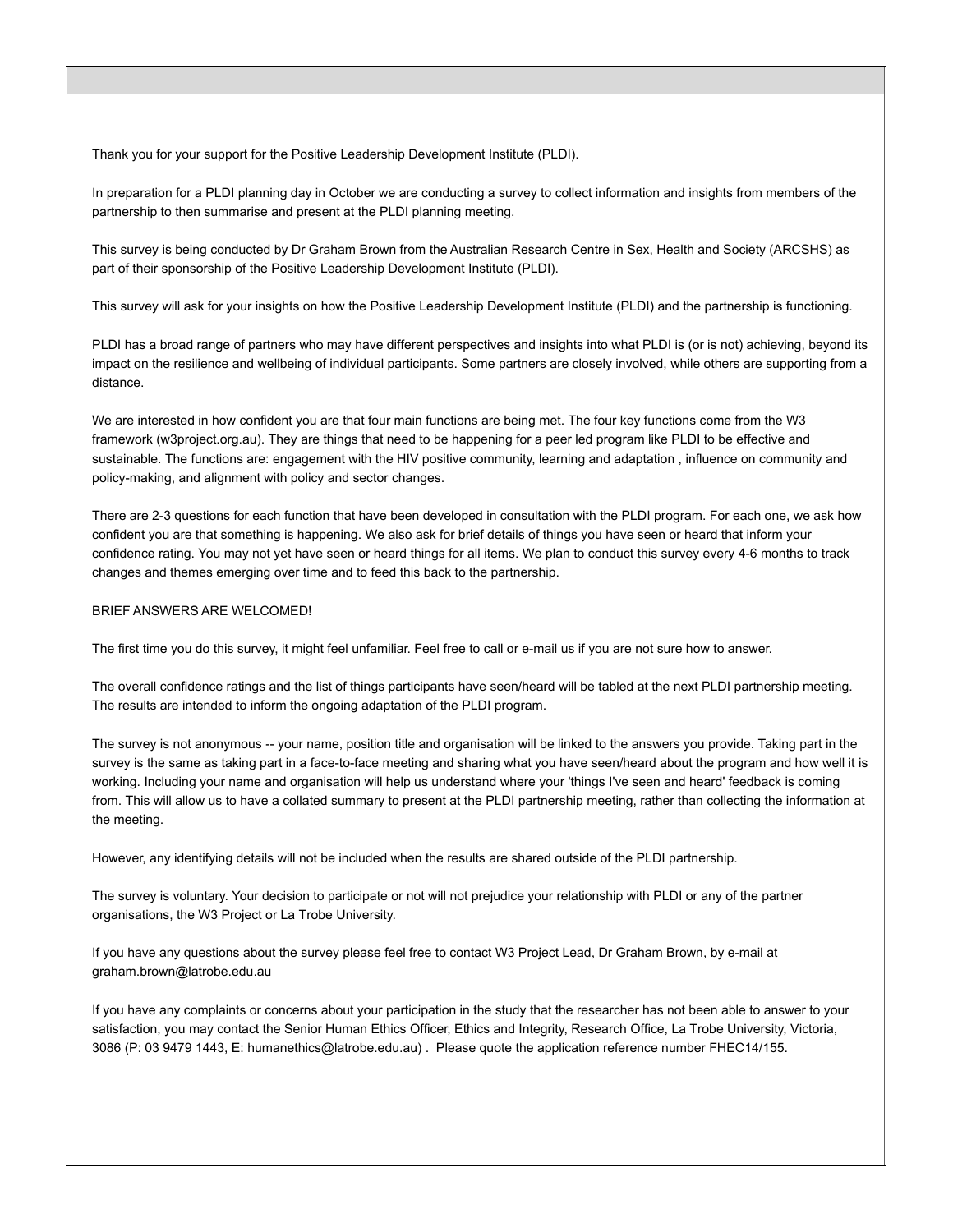#### Your details

#### 1. Consent to participate

I have read the participant information sheet (previous page), I understand that participation is voluntary and I agree to continue.

#### 2. Name

3. Position title

#### 4. Organisation

#### 5. Role in organisation

6. I am the key contact for the PLDI program within my organisation

#### 7. Involvement with PLDI

|                                                               | Strongly |          |                                                        |       | Strongly |
|---------------------------------------------------------------|----------|----------|--------------------------------------------------------|-------|----------|
|                                                               | disagree | Disagree | Not sure                                               | Aaree | agree    |
| My organisation is closely involved with the PLDI partnership |          |          | $\begin{pmatrix} 1 & 1 & 1 \\ 1 & 1 & 1 \end{pmatrix}$ |       |          |
| I have a good understanding of the PLDI initiative            |          |          | $\begin{pmatrix} 1 & 1 \\ 1 & 1 \end{pmatrix}$         |       |          |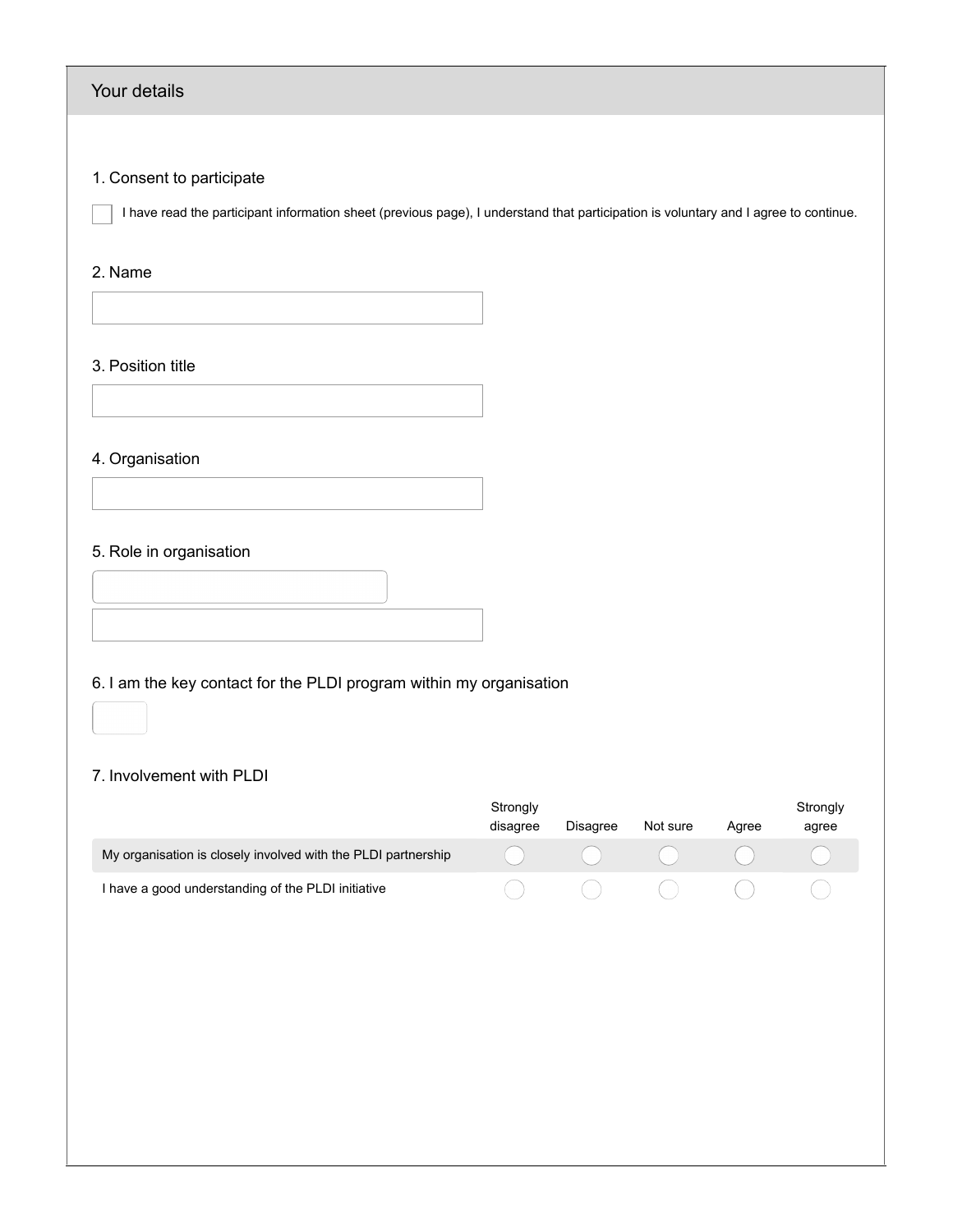### Engagement

The questions on this page help us gauge how well the PLDI partnership is engaging with the diversity and dynamism of the positive community.

#### 8. Engagement indicators

|                                                                                                           | Very confident Confident this<br>this is not<br>happening | is not<br>happening | Confident this<br>is happening | Very confident<br>this is<br>happening | No opinion at<br>this time |
|-----------------------------------------------------------------------------------------------------------|-----------------------------------------------------------|---------------------|--------------------------------|----------------------------------------|----------------------------|
| The mix of PLDI participants broadly reflects the<br>positive community in my state/territory.            |                                                           |                     |                                |                                        |                            |
| Please give brief details of what you've seen/heard that inform your rating.                              |                                                           |                     |                                |                                        |                            |
| Through PLDI, knowledge flows in both directions<br>between the HIV sector and the positive<br>community. |                                                           |                     |                                |                                        |                            |
| Please give brief details of what you've seen/heard that inform your rating.                              |                                                           |                     |                                |                                        |                            |
| My organisation uses PLDI to learn more about<br>changes in the positive community.                       |                                                           |                     |                                |                                        |                            |
| Please give brief details of what you've seen/heard that inform your rating.                              |                                                           |                     |                                |                                        |                            |
|                                                                                                           |                                                           |                     |                                |                                        |                            |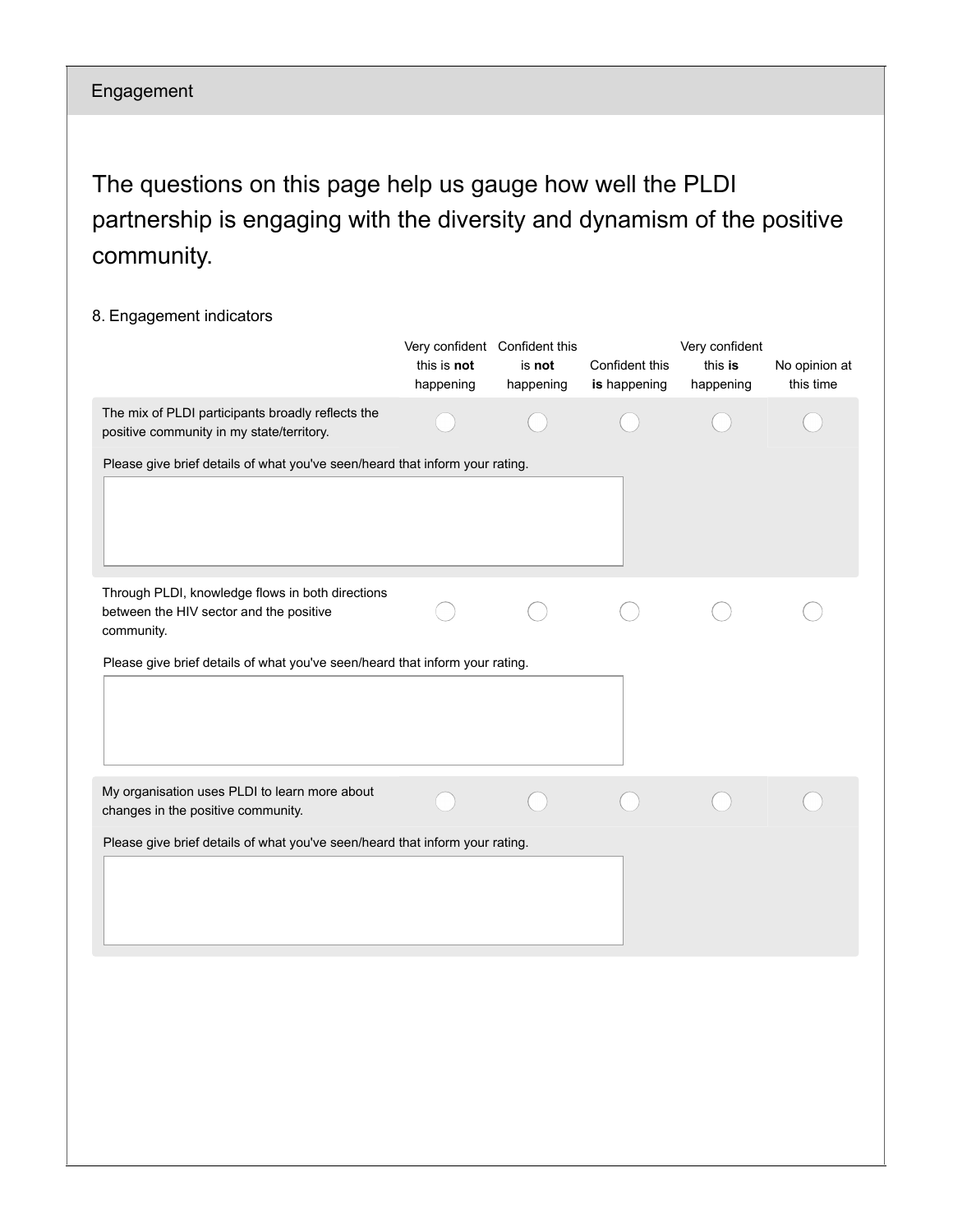The questions on this page help us gauge how well the PLDI partnership adapts its approach according to insights obtained through peer practice.

#### 9. Learning & Adaptation indicators

|                                                                                                                                           | this is not<br>happening | Very confident Confident this<br>is not<br>happening | Confident this<br>is happening | Very confident<br>this is<br>happening | No opinion at<br>this time |
|-------------------------------------------------------------------------------------------------------------------------------------------|--------------------------|------------------------------------------------------|--------------------------------|----------------------------------------|----------------------------|
| Program content and approach are revised when<br>new insights become available about changes in<br>the HIV sector and positive community. |                          |                                                      |                                |                                        |                            |
| Please give brief details of what you've seen/heard that inform your rating.                                                              |                          |                                                      |                                |                                        |                            |
| Members of the PLDI partnership regularly suggest<br>ways to adapt the PLDI program.                                                      |                          |                                                      |                                |                                        |                            |
| Please give brief details of what you've seen/heard that inform your rating.                                                              |                          |                                                      |                                |                                        |                            |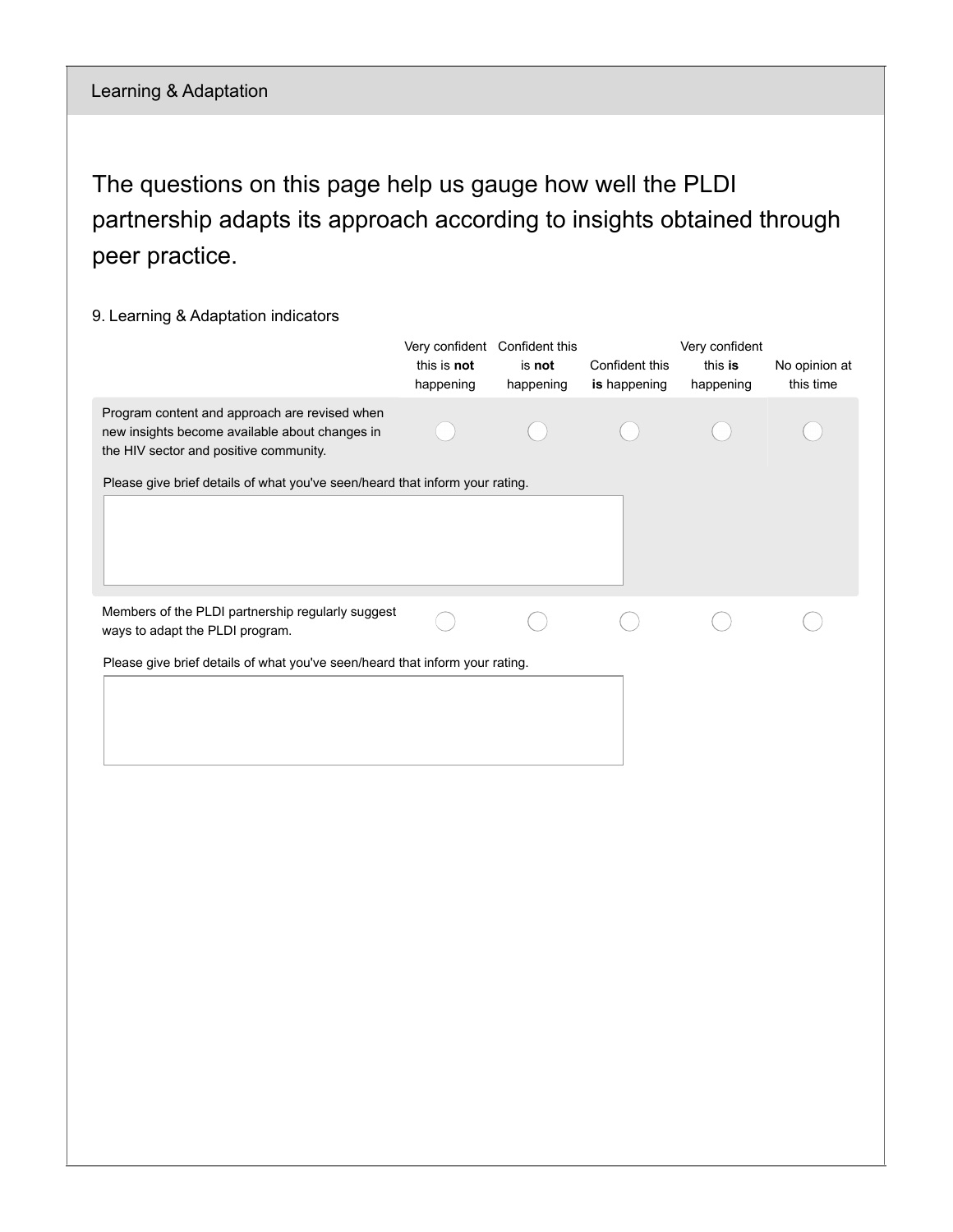### Alignment

The questions on this page help us gauge how well the PLDI partnership is picking up signals about what's happening in the HIV sector and policy environment.

| 10. Alignment indicators                                                                                                               |                                               |                                       |                                   |                                           |                            |
|----------------------------------------------------------------------------------------------------------------------------------------|-----------------------------------------------|---------------------------------------|-----------------------------------|-------------------------------------------|----------------------------|
|                                                                                                                                        | Very<br>confident<br>this is not<br>happening | Confident<br>this is not<br>happening | Confident<br>this is<br>happening | Very<br>confident<br>this is<br>happening | No opinion<br>at this time |
| As part of our involvement in PLDI, my program/organisation<br>shares information about changes in the sector and policy<br>landscape. |                                               |                                       |                                   |                                           |                            |
| Please give brief details of what you've seen/heard that inform your rating.                                                           |                                               |                                       |                                   |                                           |                            |
|                                                                                                                                        |                                               |                                       |                                   |                                           |                            |
| Through our involvement in PLDI, my program/organisation<br>learns about changes in the sector and policy landscape.                   |                                               |                                       |                                   |                                           |                            |
| Please give brief details of what you've seen/heard that inform your rating.                                                           |                                               |                                       |                                   |                                           |                            |
|                                                                                                                                        |                                               |                                       |                                   |                                           |                            |
|                                                                                                                                        |                                               |                                       |                                   |                                           |                            |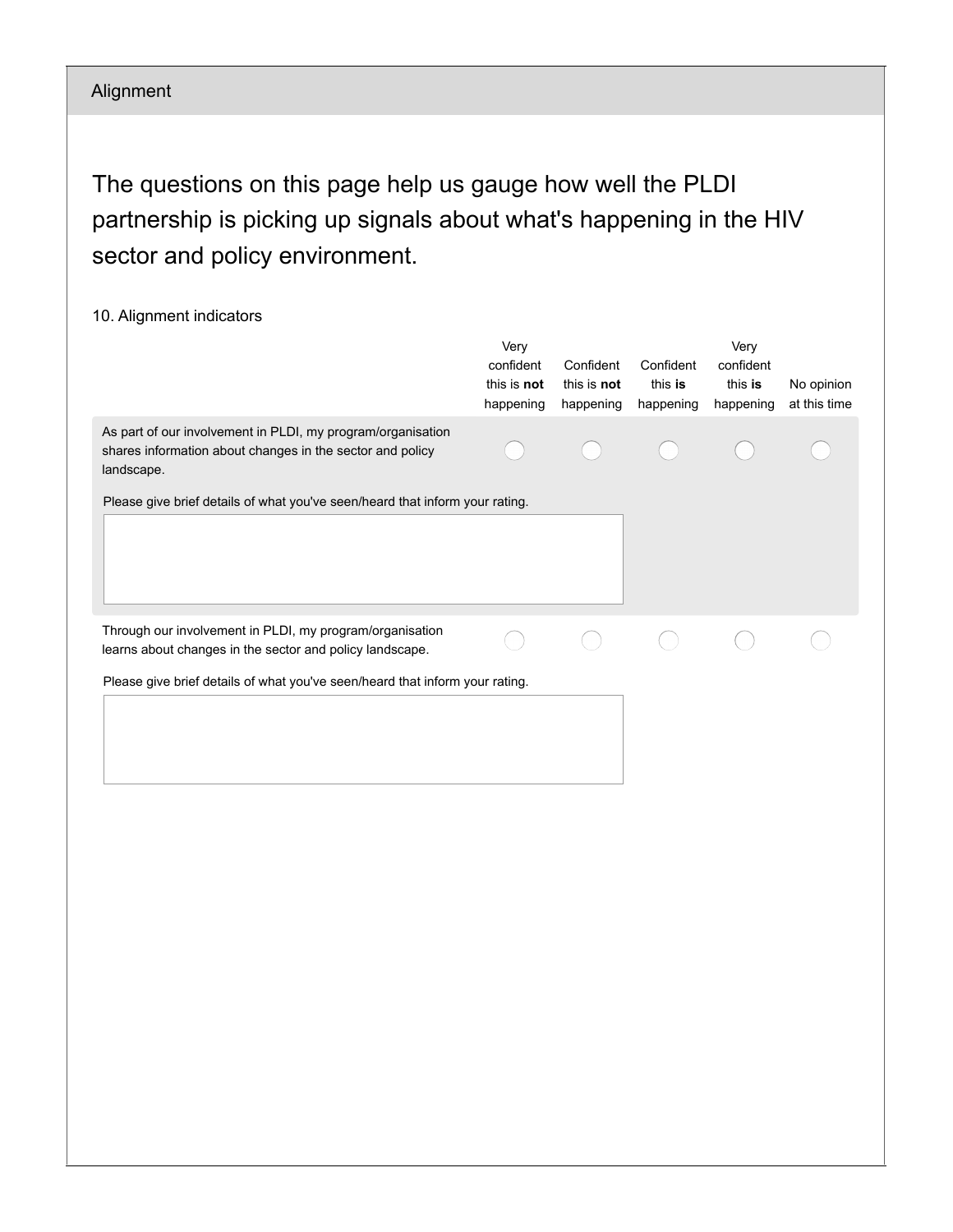#### Influence

The questions on this page help us gauge how well the PLDI partnership is able to mobilise influence within the community and policy/sector environment.

#### 11. Influence indicators

|                                                                                                                                              | Very confident Confident this |           |                | Very confident |               |
|----------------------------------------------------------------------------------------------------------------------------------------------|-------------------------------|-----------|----------------|----------------|---------------|
|                                                                                                                                              | this is not                   | is not    | Confident this | this is        | No opinion at |
|                                                                                                                                              | happening                     | happening | is happening   | happening      | this time     |
| My organisation and other partners are finding<br>roles/opportunities for PLDI graduates to practice<br>and demonstrate positive leadership. |                               |           |                |                |               |
| Please give brief details of what you've seen/heard that inform your rating.                                                                 |                               |           |                |                |               |
|                                                                                                                                              |                               |           |                |                |               |
| As positive leaders, PLDI graduates demonstrate<br>awareness of needs and experiences that are<br>different from their own.                  |                               |           |                |                |               |
| Please give brief details of what you've seen/heard that inform your rating.                                                                 |                               |           |                |                |               |
|                                                                                                                                              |                               |           |                |                |               |
| As positive leaders, PLDI graduates demonstrate<br>awareness of the priorities of other organisations<br>in the HIV sector.                  |                               |           |                |                |               |
| Please give brief details of what you've seen/heard that inform your rating.                                                                 |                               |           |                |                |               |
|                                                                                                                                              |                               |           |                |                |               |
| PLDI delivers value to my program/organisation<br>and the sector beyond the benefit it may have for<br>individual positive people.           |                               |           |                |                |               |
| Please give brief details of what you've seen/heard that inform your rating.                                                                 |                               |           |                |                |               |
|                                                                                                                                              |                               |           |                |                |               |
|                                                                                                                                              |                               |           |                |                |               |
|                                                                                                                                              |                               |           |                |                |               |
|                                                                                                                                              |                               |           |                |                |               |
|                                                                                                                                              |                               |           |                |                |               |
|                                                                                                                                              |                               |           |                |                |               |
|                                                                                                                                              |                               |           |                |                |               |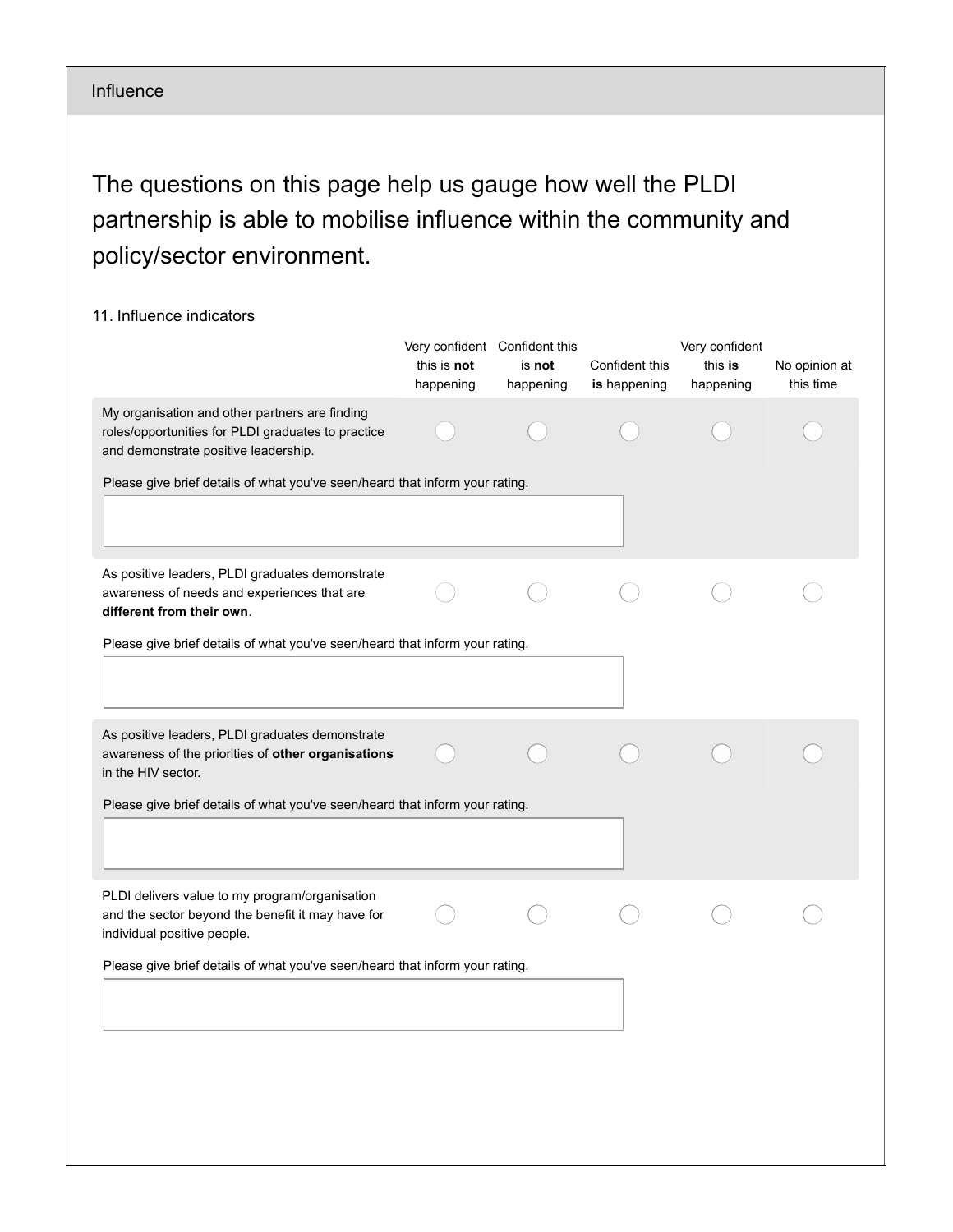Final remarks

12. Is there anything else you'd like to tell us about the PLDI partnership?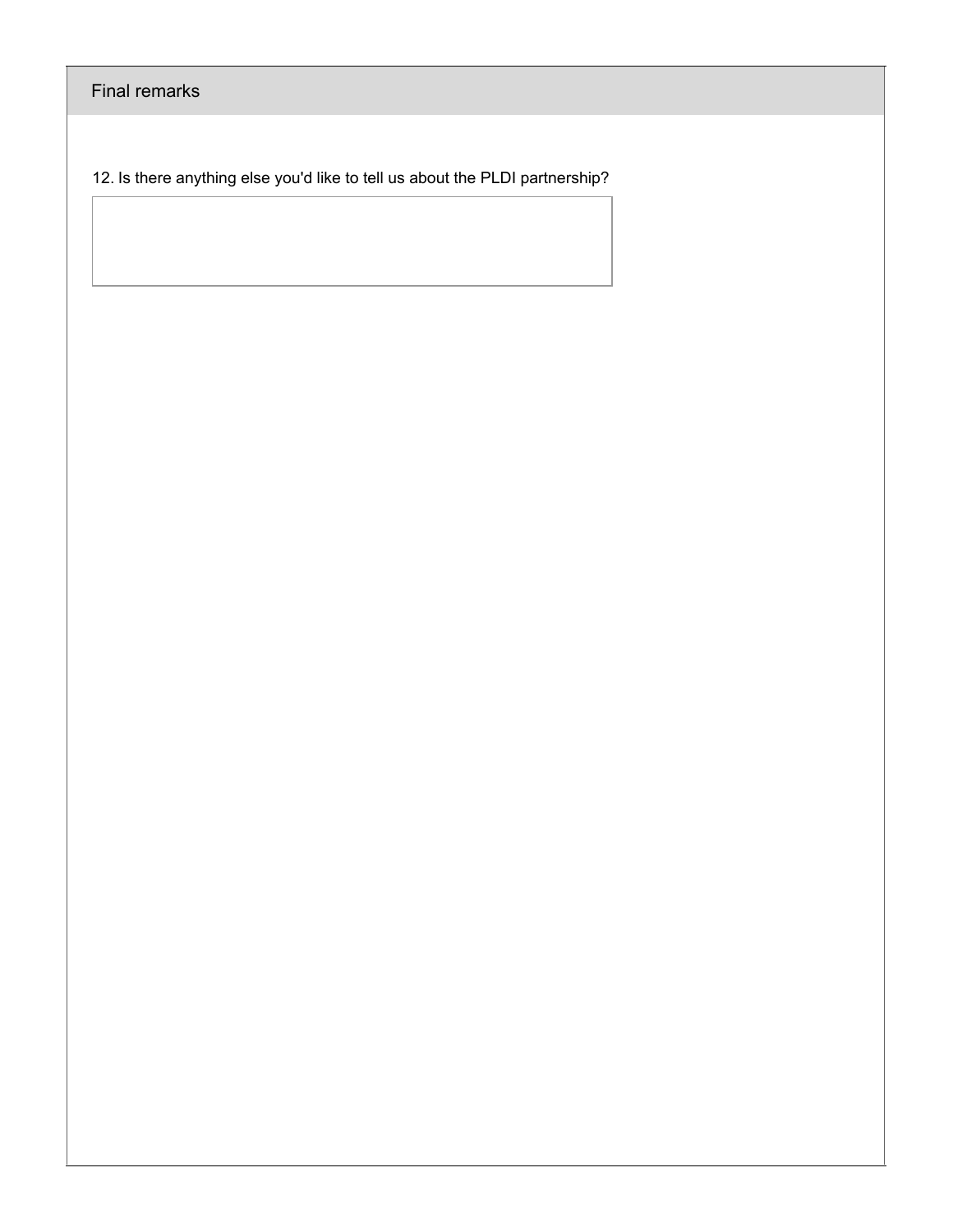#### **PAG Community Pharmacy Initiative – Access to HIV Treatments Advisory Group Evaluation Matrix**

| Function                 | How strongly do you agree or disagree with these statements, based on<br>what you have seen or experienced through the your participation in the<br>Access to HIV Treatments Advisory Group | Scale<br>1=Strongly disagree to<br>5= strongly agree | Any comments - such as what key<br>event or experience (or lack of) has<br>given you this impression |
|--------------------------|---------------------------------------------------------------------------------------------------------------------------------------------------------------------------------------------|------------------------------------------------------|------------------------------------------------------------------------------------------------------|
| Engagement               | PLNSW is receiving feedback from a diverse range of PLHIV about their<br>experiences with the community pharmacy roll out                                                                   | 1 2 3 4 5                                            |                                                                                                      |
|                          | PLNSW is receiving timely feedback from PLHIV about their experiences<br>with the community pharmacy roll out                                                                               | 1 2 3 4 5                                            |                                                                                                      |
|                          | PLNSW is receiving feedback from PLHIV through a diverse range of<br>sources and strategies                                                                                                 | 1 2 3 4 5                                            |                                                                                                      |
| Alignment                | Organisational partners or stakeholders (eg pharmacies, clinicians, health<br>Dept) are providing PLNSW with timely insights and feedback about the<br>community pharmacy roll out          | 1 2 3 4 5                                            |                                                                                                      |
|                          | PLNSW is responding appropriately to feedback from organisational<br>partners and stakeholders about the community pharmacy roll out                                                        | 1 2 3 4 5                                            |                                                                                                      |
|                          | PLNSW has made it clear they are keen to hear feedback from<br>organisational partners and stakeholders about PLNSW strategies to<br>support the community pharmacy roll out                | 1 2 3 4 5                                            |                                                                                                      |
| Learning &<br>adaptation | PLNSW has been using feedback and insights to refine their approaches<br>and priorities regarding the community pharmacy roll out                                                           | 1 2 3 4 5                                            |                                                                                                      |
|                          | PLNSW has been flexible and responsive in its work to support the<br>community pharmacy roll out                                                                                            | 1 2 3 4 5                                            |                                                                                                      |
|                          | PLNSW has quickly synthesised feedback from PLHIV and identified key<br>issues or insights to share with their partners/stakeholders                                                        | 1 2 3 4 5                                            |                                                                                                      |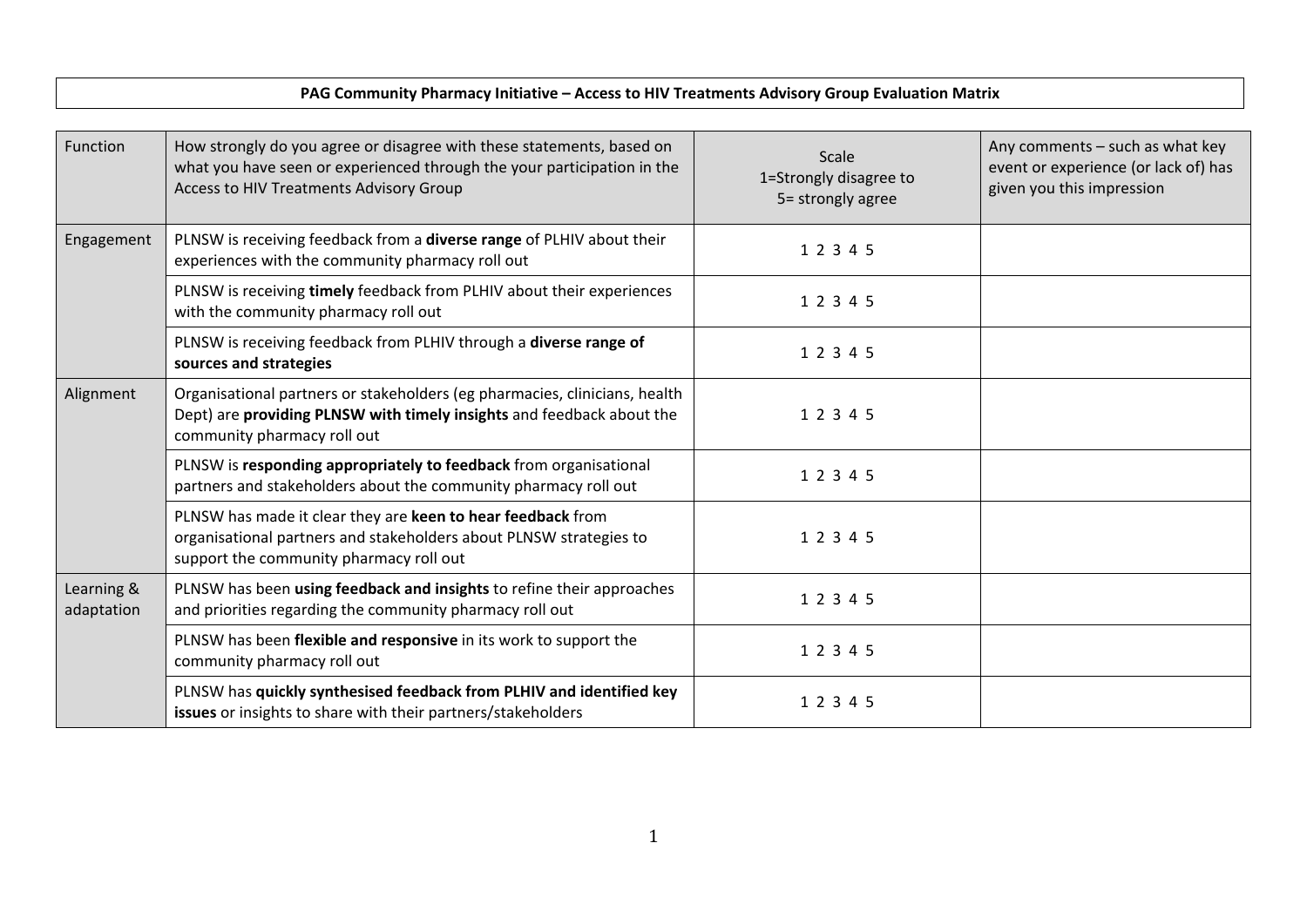| Function                                                       | How strongly do you agree or disagree with these statements, based on<br>what you have seen or experienced through the your participation in<br>the Access to HIV Treatments Advisory Group | Scale<br>1=Strongly disagree to<br>5= strongly agree | Any comments – such as what key<br>event or experience has given you<br>this impression |
|----------------------------------------------------------------|---------------------------------------------------------------------------------------------------------------------------------------------------------------------------------------------|------------------------------------------------------|-----------------------------------------------------------------------------------------|
| Influence $-$<br>Sector/policy                                 | The range of members on the Advisory group reflects key stakeholders<br>in implementing the community pharmacy roll out                                                                     | 1 2 3 4 5                                            |                                                                                         |
|                                                                | PLNSW syntheses insights and feedback from PLHIV in a way that is<br>useful for the reference group to use or act on needed                                                                 | 1 2 3 4 5                                            |                                                                                         |
|                                                                | I found the reference group process to be a useful way to share and<br>receive timely feedback                                                                                              | 1 2 3 4 5                                            |                                                                                         |
|                                                                | The reference group process has influenced my practice, decisions or<br>advice to others regarding the community pharmacy roll out                                                          | 1 2 3 4 5                                            |                                                                                         |
| I have found the reference group process a good use of my time |                                                                                                                                                                                             | 1 2 3 4 5                                            |                                                                                         |
|                                                                | I look forward to the insights from PLNSW with interest as I know they<br>will be accurate and useful                                                                                       | 1 2 3 4 5                                            |                                                                                         |
| Influence -<br>community                                       | believe PLNSW communication to the PLHIV community about the<br>community pharmacy roll out has been timely and effective                                                                   | 1 2 3 4 5                                            |                                                                                         |
|                                                                | I believe PLNSW has been able to keep PLHIV community up to speed<br>about the community pharmacy roll out                                                                                  | 1 2 3 4 5                                            |                                                                                         |
|                                                                | PLNSW has communicated widely with PLHIV in NSW about the<br>community pharmacy roll out                                                                                                    | 1 2 3 4 5                                            |                                                                                         |

Open ended questions at end

- What have you found to be the most useful and/or least useful about your participation in the Access to HIV Treatments Advisory Group process
- Have you seen or experienced anything that challenged your confidence in the insights contributed by PLNSW?
- What actions have you taken (or intend to take) due to your participation in discussions connected to the Access to HIV Treatments Advisory Group process

Which full committee meetings did you attend (list dates)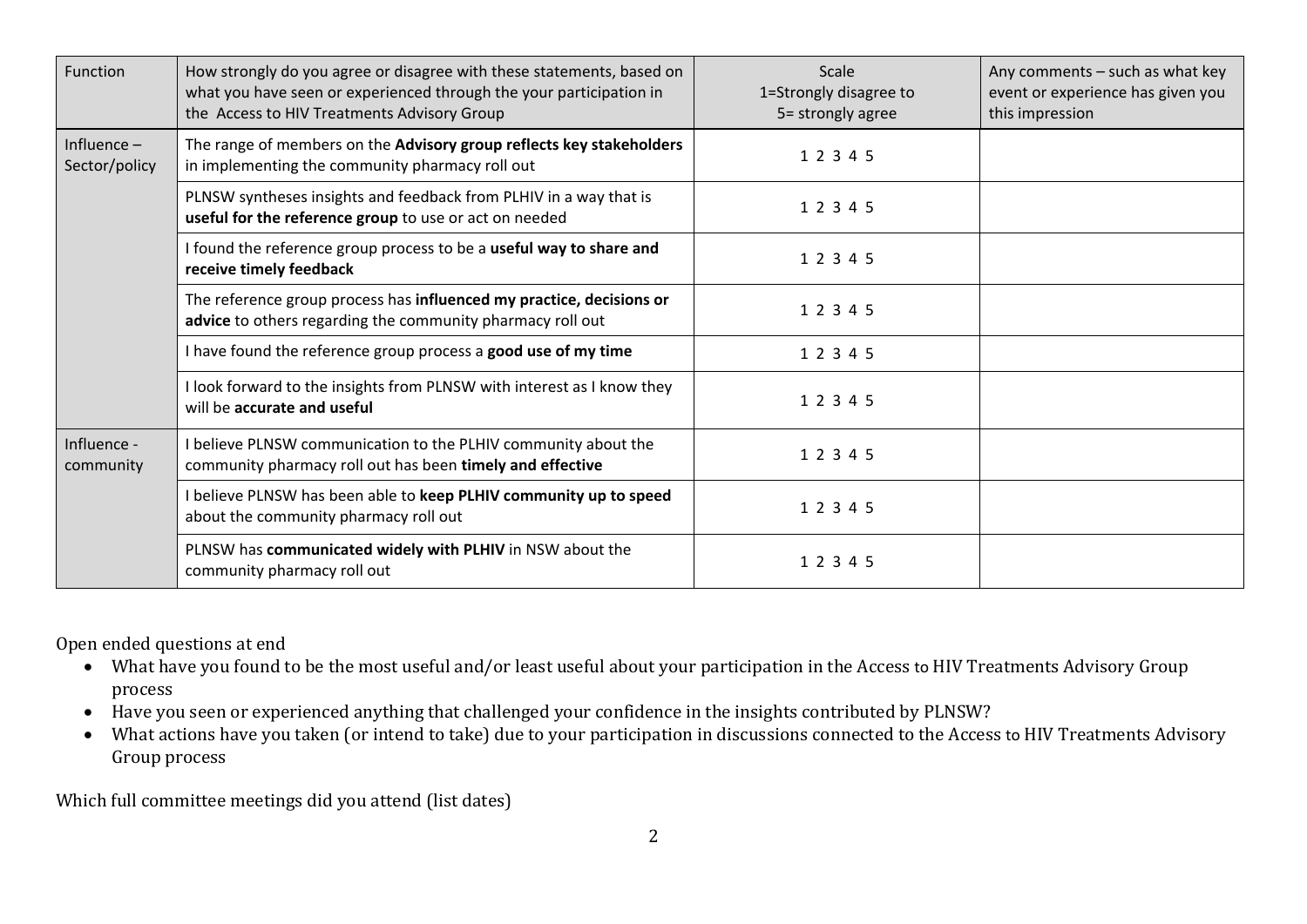|            | PAG Community Pharmacy Initiative - Partnership Indicator Matrix                                                                                                           |                                                  |                                                                                                                                                                                                                                                                                                |  |  |  |
|------------|----------------------------------------------------------------------------------------------------------------------------------------------------------------------------|--------------------------------------------------|------------------------------------------------------------------------------------------------------------------------------------------------------------------------------------------------------------------------------------------------------------------------------------------------|--|--|--|
| Function   | Indicators - what would be happening if this function were being<br>fulfilled?                                                                                             | Confidence - that this is<br>actually happening? | Markers - what cues/signals have you observed that<br>increase and/or decrease your confidence?                                                                                                                                                                                                |  |  |  |
| Engagement | PAG members are receiving feedback on the impact of the<br>changes from a diverse range of positive people.                                                                | $-2$ $-1$ 0 $+1$ $+2$                            | Cues are expected from:<br>Poz Events (planet positive, workshops)<br>Online Anonymous feedback (diversity<br>may be unable to track)<br>Mystery Shopper feedback (online or<br>other)<br>October Survey<br><b>TIM</b>                                                                         |  |  |  |
|            | PAG members are thinking about people whose experience is not<br>currently represented in the feedback received and coming up<br>with ways to reach them for consultation. | $-2 - 1$<br>$\overline{0}$<br>$+1$ +2            | Gaps in above<br>Particular attention to online anonymous                                                                                                                                                                                                                                      |  |  |  |
|            | Positive people are aware of and give feedback to PAG about the<br>effectiveness of local advocacy initiatives.                                                            | $-2$ $-1$ 0 $+1$ $+2$                            | Poz Events and mystery shopper<br>Reach and recall of community pharmacy<br>option<br>Proportion tried / acted (barrier/enabler)<br>Experience of acting/requesting<br>Word of mouth assessment of PozLife<br>initiatives and experiences at pharmacy<br>October Survey - same points as above |  |  |  |
| Alignment  | PAG members receive feedback from a range of sources about<br>emerging issues and problems via 'back channels' with policy<br>stakeholders.                                | $-2$ $-1$ 0 $+1$ $+2$                            | - Comm Pharm reference group<br>- poz action members<br>- ASHM<br>- commonwealth<br>- local/ ally pharmacist<br>- pharmacy guild<br>- futures (2016) questions                                                                                                                                 |  |  |  |
|            | PAG members have an ongoing and up-to-date sense about how<br>their own and other messages and initiatives are 'playing' in the<br>policy and funding environment.         | $-2$ $-1$ 0 $+1$ $+2$                            | - e.g. how well pharmacy guild are reaching<br>pharmacy owners<br>- tracking of refinements in implementation /<br>resistance to PAG messages                                                                                                                                                  |  |  |  |